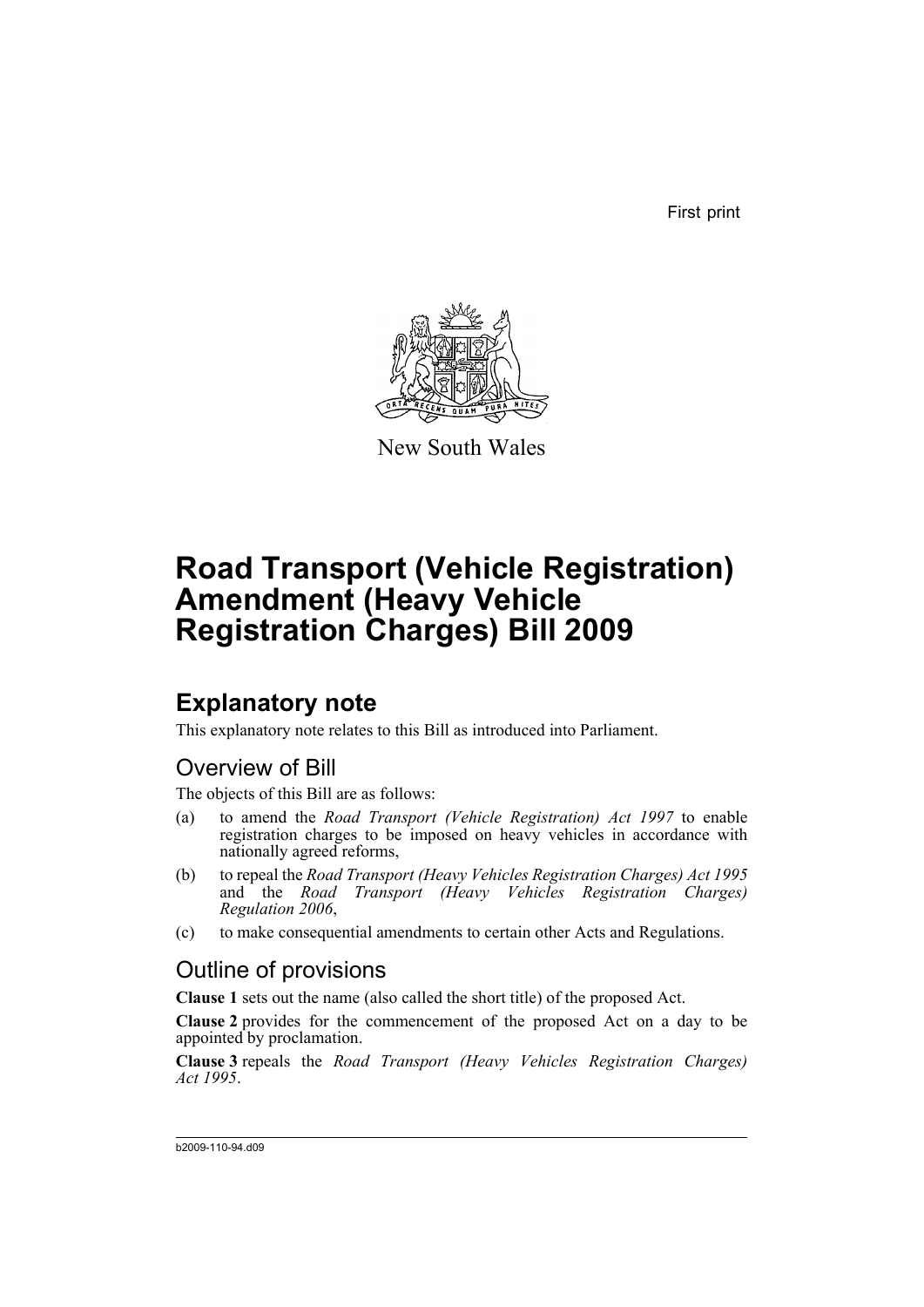Explanatory note

**Clause 4** repeals the *Road Transport (Heavy Vehicles Registration Charges) Regulation 2006*.

## **Schedule 1 Amendment of Road Transport (Vehicle Registration) Act 1997 No 119**

#### **Registration charges for heavy vehicles**

**Schedule 1 [5]** inserts a new Part in the *Road Transport (Vehicle Registration) Act 1997* dealing with registration charges for chargeable heavy vehicles. A *chargeable heavy vehicle* is a motor vehicle or trailer that has a mass of more than 4.5 tonnes.

The new Part contains the following provisions:

- (a) **Proposed section 17** contains definitions for terms and expressions used in the new Part.
- (b) **Proposed section 17A** provides that the annual registration charge for a chargeable heavy vehicle that is registered, or the registration of which is renewed, during a particular financial year is the amount for the type or kind of vehicle specified by, or calculated in accordance with, the regulations.
- (c) **Proposed section 17B** prevents the registration charge for a chargeable heavy vehicle that is a primary producer's vehicle from exceeding the motor vehicle tax that would be payable for the vehicle were it to be taxed under the *Motor Vehicles Taxation Act 1988*. The proposed section substantially re-enacts the provisions of section 10 of the *Road Transport (Heavy Vehicles Registration Charges) Act 1995*.
- (d) **Proposed section 17C** provides for the determination of registration charges for periods of registration that are shorter than 12 months. An additional administration fee is payable for registrations of less than 12 months. The proposed section substantially re-enacts the provisions of section  $7(2)$ –(4) of the *Road Transport (Heavy Vehicles Registration Charges) Act 1995*.
- (e) **Proposed section 17D** defines *registration charges* to include administration fees for the purposes of Division 4 (When registration charges payable) of the new Part. The proposed section substantially re-enacts the provisions of section 11 of the *Road Transport (Heavy Vehicles Registration Charges) Act 1995*.
- (f) **Proposed section 17E** requires registration charges to be paid when an application is made for registration or a renewal of registration of a chargeable heavy vehicle. It is an offence not to pay the charges (maximum penalty of \$2,200 for an individual or \$11,000 for a corporation). The proposed section substantially re-enacts the provisions of section 12 of the *Road Transport (Heavy Vehicles Registration Charges) Act 1995*.
- (g) **Proposed section 17F** makes it an offence for an owner of a chargeable heavy vehicle to use or drive the vehicle, or cause or permit the vehicle to be driven,

Explanatory note page 2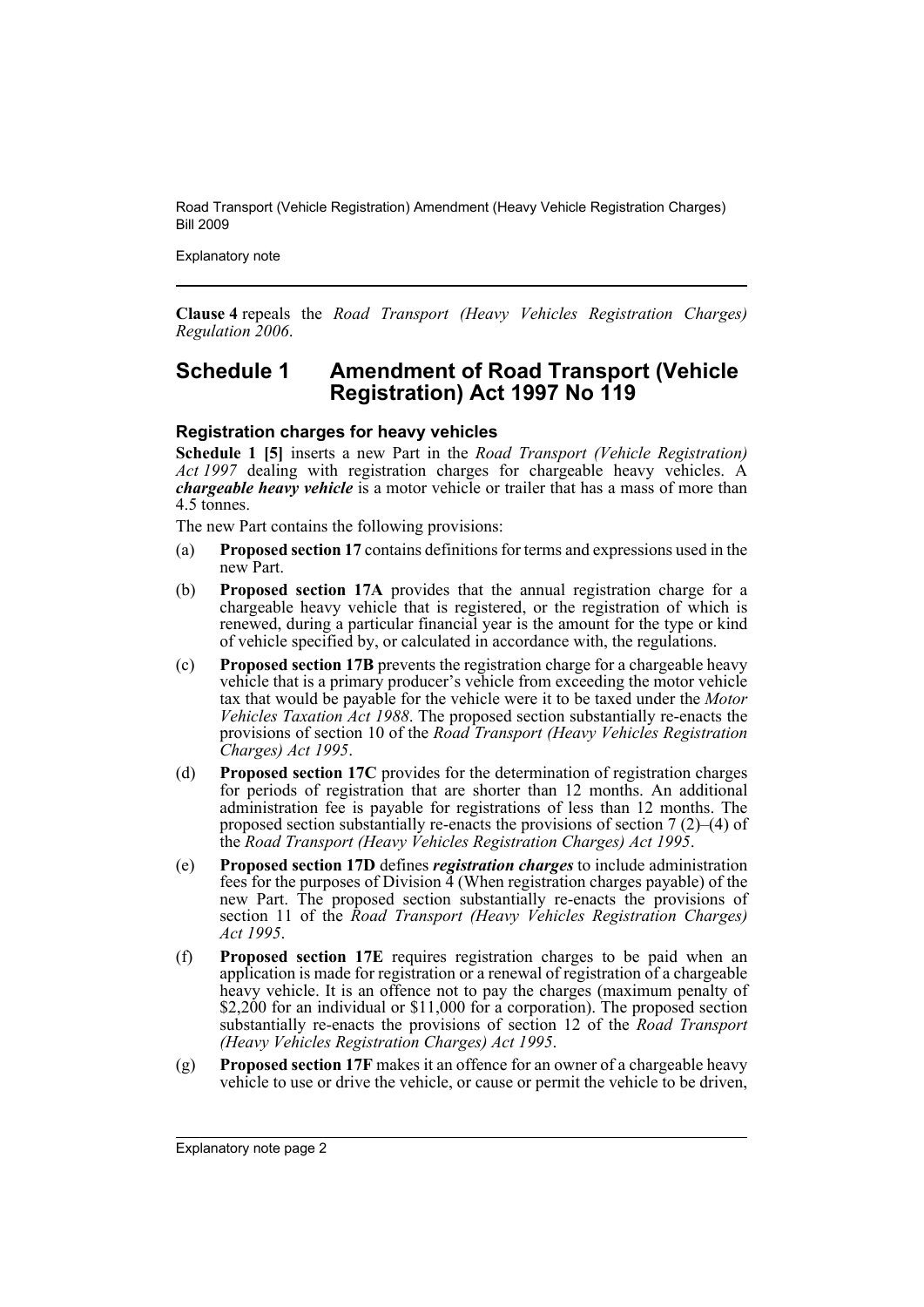Explanatory note

on a road or road related area if the vehicle is not registered or the registration charges for the vehicle have not been paid. The maximum penalty is \$2,200 for an individual or \$11,000 for a corporation. The proposed section substantially re-enacts the provisions of section 13 of the *Road Transport (Heavy Vehicles Registration Charges) Act 1995*.

- (h) **Proposed section 17G** requires the Roads and Traffic Authority (the *Authority*) to determine registration charges and administration fees under the new Part. The proposed section substantially re-enacts the provisions of section 17 of the *Road Transport (Heavy Vehicles Registration Charges) Act 1995*.
- (i) **Proposed section 17H** enables the Authority or an appropriate officer to require vehicle owners and other persons in charge of vehicles to produce vehicles and provide information so that the Authority may determine whether and what charges are payable under the new Part. It is an offence not to comply with the requirement and also an offence to provide information knowing it to be false or misleading (maximum penalty of \$2,200 for an individual or \$11,000 for a corporation for both offences). The proposed section substantially re-enacts the provisions of section 18 of the *Road Transport (Heavy Vehicles Registration Charges) Act 1995*.
- (j) **Proposed section 17I** enables the Authority at any time to adjust the charges or administration fees payable for the purpose of complying with the new Part and to require payment of charges or fees or additional charges or fees payable after such an adjustment. It is an offence not to comply with the requirement (maximum penalty of \$2,200 for an individual or \$11,000 for a corporation for both offences). The proposed section substantially re-enacts the provisions of section 19 of the *Road Transport (Heavy Vehicles Registration Charges) Act 1995*.
- (k) **Proposed section 17J** requires changes, during the currency of registration of a chargeable heavy vehicle, in the construction, equipment, configuration, use or ownership of the vehicle to be notified to the Authority. The appropriate amount of charges or additional charges must be paid forthwith to the Authority. It is an offence not to pay the charges (maximum penalty of \$2,200 for an individual or \$11,000 for a corporation). The proposed section substantially re-enacts the provisions of section 20 of the *Road Transport (Heavy Vehicles Registration Charges) Act 1995*.
- (l) **Proposed section 17K** sets out the way charges or additional charges payable under proposed section 17J are to be calculated. The proposed section substantially re-enacts the provisions of section 21 of the *Road Transport (Heavy Vehicles Registration Charges) Act 1995*.
- (m) **Proposed section 17L** gives the Authority the discretion to refund charges when the registration of a chargeable heavy vehicle is cancelled before it expires on the application of the person in whose name the vehicle is registered. The proposed section substantially re-enacts the provisions of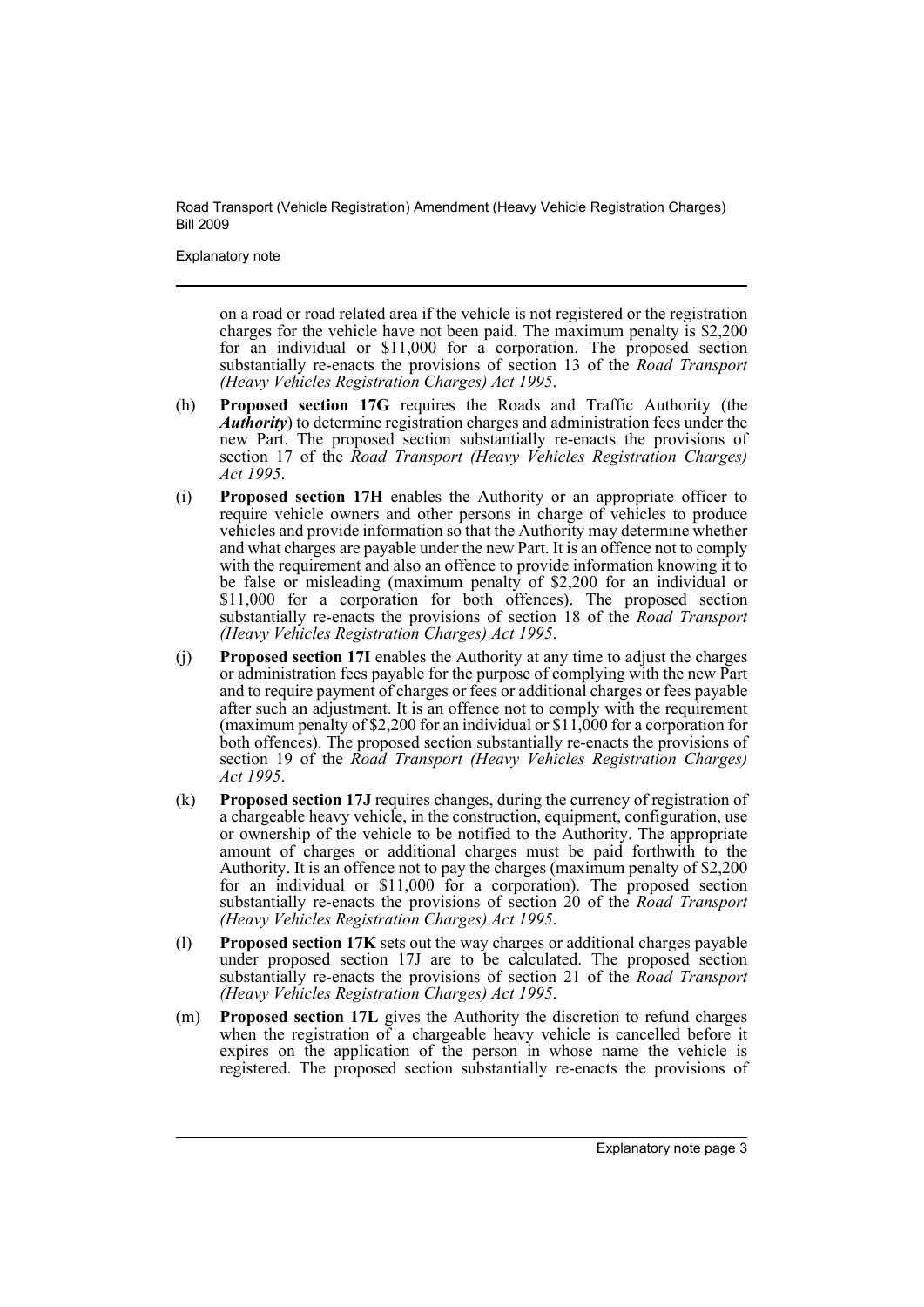Explanatory note

section 22 of the *Road Transport (Heavy Vehicles Registration Charges) Act 1995*.

- (n) **Proposed section 17M** restricts the time within which a refund may be granted to 3 years or less from the date of payment of the registration charges. The proposed section substantially re-enacts the provisions of section 23 of the *Road Transport (Heavy Vehicles Registration Charges) Act 1995*.
- (o) **Proposed section 17N** makes it an offence to use or drive, or to cause or permit to be driven, a chargeable heavy vehicle registered by the Commonwealth or another State or Territory on a road or road related area in a configuration that is different from the configuration under which it is registered or exempt from registration (maximum penalty \$11,000). It is not an offence if the changed configuration would result in the same or lower registration charges in the jurisdiction in which it is registered or so exempt. The proposed section substantially re-enacts the provisions of section 31 of the *Road Transport (Heavy Vehicles Registration Charges) Act 1995*.
- (p) **Proposed section 17O** makes it clear that the new Part does not affect powers under the road transport legislation or other Acts to charge fees or charges or take actions relating to vehicle registration. The proposed section substantially re-enacts the provisions of section 32 of the *Road Transport (Heavy Vehicles Registration Charges) Act 1995*.
- (q) **Proposed section 17P** requires the relevant registrar of the Local Court to send particulars of convictions or orders for the payment of money under the new Part to the Authority. It also enables orders for the payment of money to be treated as orders for the payment of money under the *Civil Procedure Act 2005*. The proposed section substantially re-enacts the provisions of section 34 of the *Road Transport (Heavy Vehicles Registration Charges) Act 1995*.
- (r) **Proposed section 17Q** provides for the Authority or an appropriate officer to issue certificates to be used in proceedings as evidence of matters under the new Part, including amounts owing for registration charges. The proposed section substantially re-enacts the provisions of section 35 of the *Road Transport (Heavy Vehicles Registration Charges) Act 1995*.
- (s) **Proposed section 17R** enables the Minister, the Authority or an appropriate officer to revoke or vary or impose conditions on certain actions that may be taken by the Minister or the Authority under the new Part or the regulations. It is an offence to fail to comply with a condition in force under the proposed section (maximum penalty of \$2,200 for an individual or \$11,000 for a corporation). The proposed section substantially re-enacts the provisions of section 36 of the *Road Transport (Heavy Vehicles Registration Charges) Act 1995*.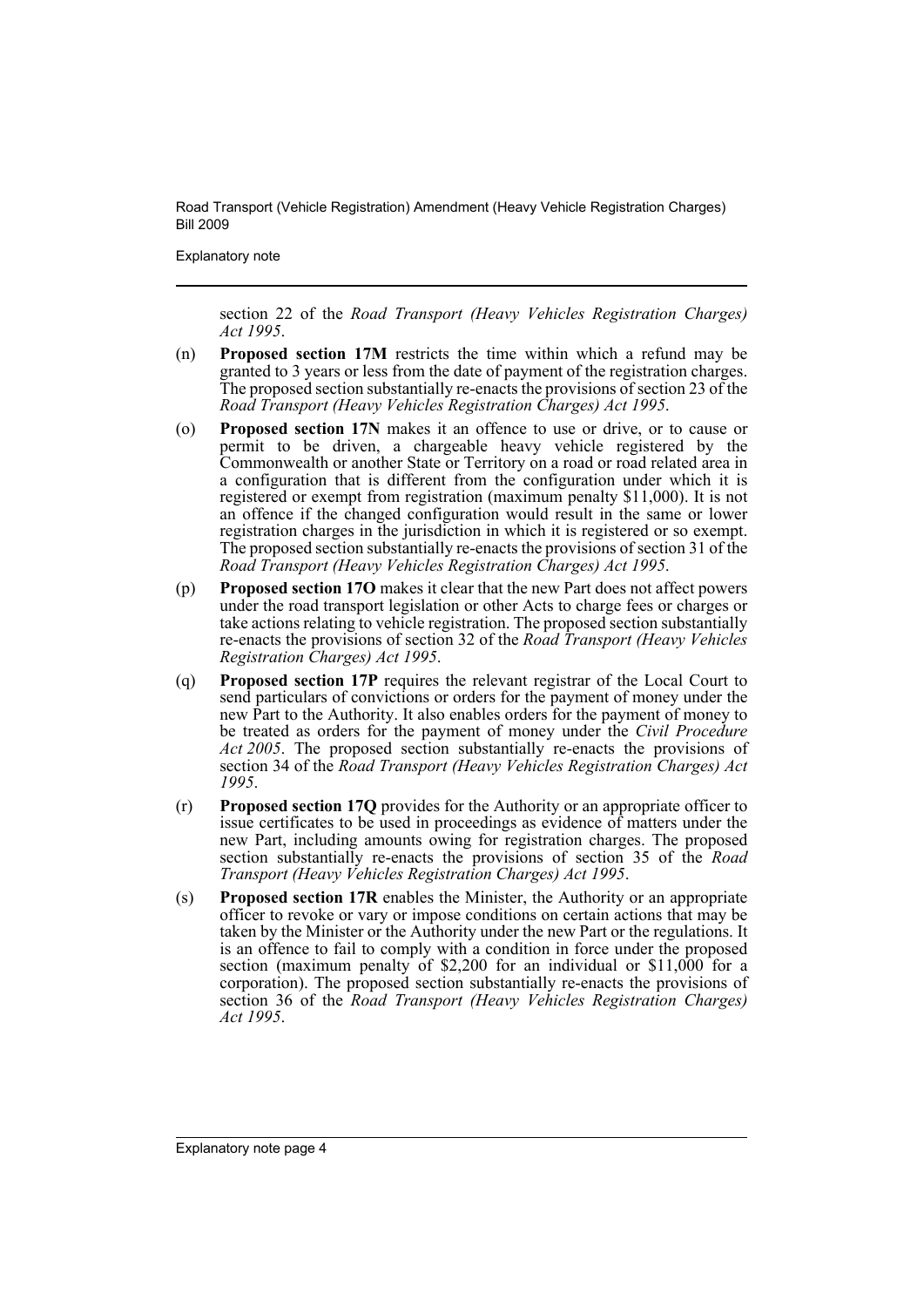Explanatory note

(t) **Proposed section 17S** appropriates from the Consolidated Fund into the Roads and Traffic Authority Fund amounts received for charges and administration fees under the proposed Act. The proposed section substantially re-enacts the provisions of section 37 of the *Road Transport (Heavy Vehicles Registration Charges) Act 1995*.

**Schedule 1 [1]–[4], [6] and [7]** make various amendments to the Act that are consequential on the repeal of the *Road Transport (Heavy Vehicles Registration Charges) Act 1995* and the enactment of the new registration charges provisions.

## **Savings and transitional provisions**

**Schedule 1 [8]** amends clause 1 of Schedule 3 to the Act to enable the Governor to make regulations of a savings or transitional nature consequent on the enactment of the proposed Act.

**Schedule 1 [9]** inserts a new Part in Schedule 3 to the Act containing provisions of a savings or transitional nature consequent on the enactment of the proposed Act.

## **Schedule 2 Consequential amendment of other Acts and Regulations**

**Schedule 2** makes amendments to certain Acts and Regulations that are consequential on the repeal of the *Road Transport (Heavy Vehicles Registration Charges) Act 1995* and the enactment of the new registration charges provisions.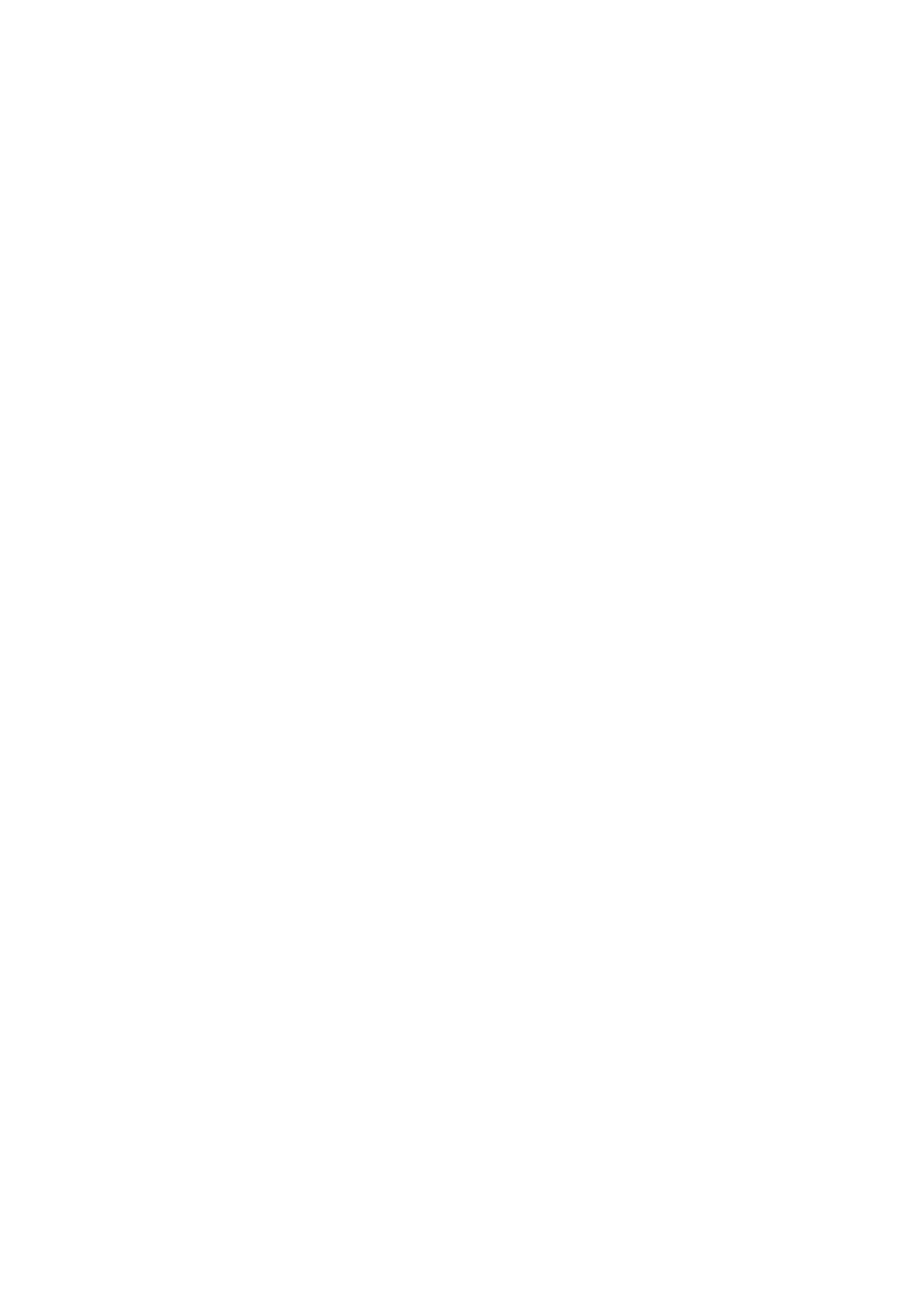First print



New South Wales

# **Road Transport (Vehicle Registration) Amendment (Heavy Vehicle Registration Charges) Bill 2009**

## **Contents**

|            |                                                                                   | Page                  |
|------------|-----------------------------------------------------------------------------------|-----------------------|
|            | Name of Act                                                                       | 2                     |
|            | Commencement                                                                      | $\mathbf{2}^{\prime}$ |
| 3          | Repeal of Road Transport (Heavy Vehicles Registration<br>Charges) Act 1995 No 72  | 2                     |
| 4          | Repeal of Road Transport (Heavy Vehicles Registration<br>Charges) Regulation 2006 | $\mathcal{P}$         |
| Schedule 1 | Amendment of Road Transport (Vehicle Registration)<br>Act 1997 No 119             | 3                     |
| Schedule 2 | Consequential amendment of other Acts and Regulations                             | 19                    |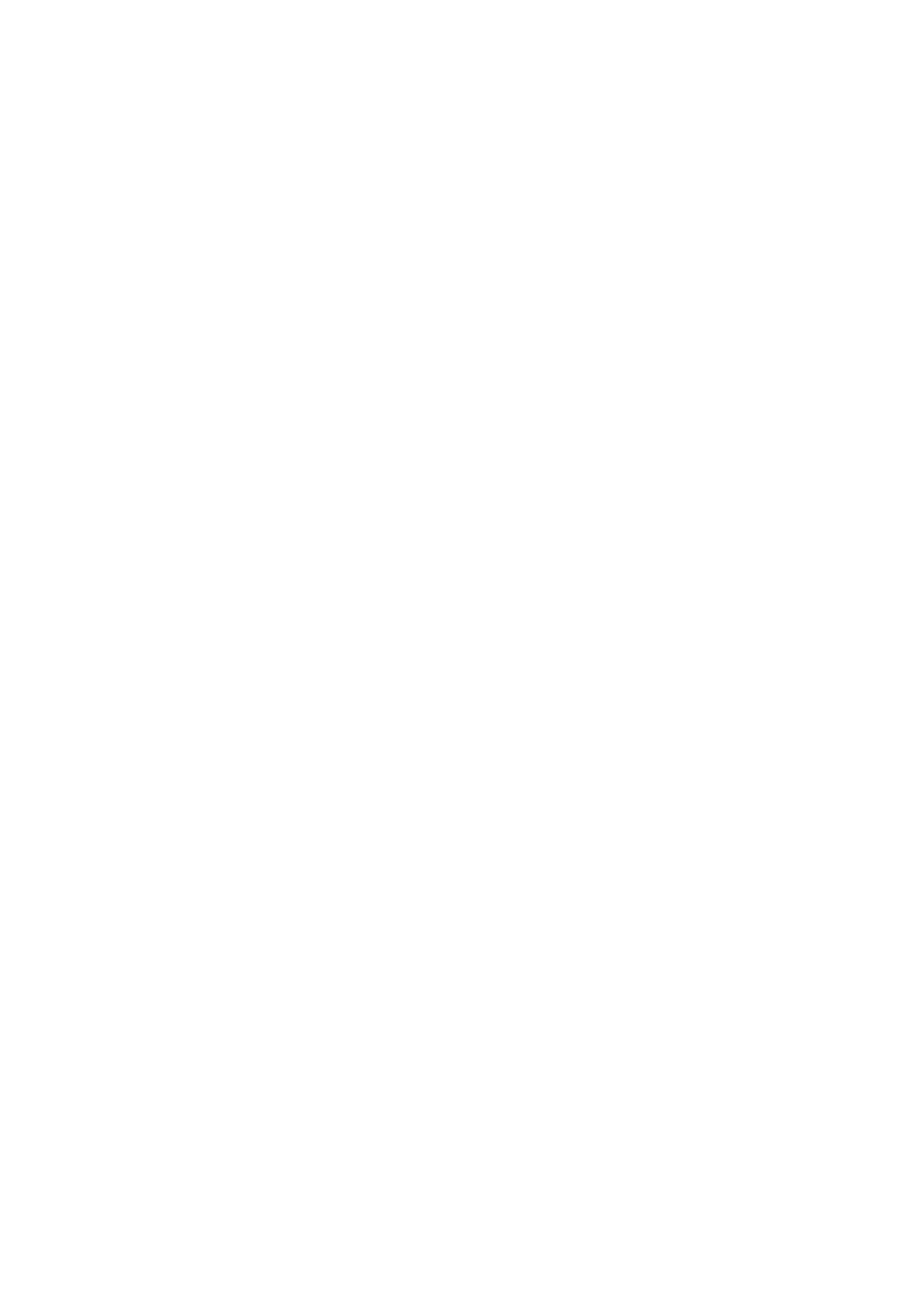

New South Wales

# **Road Transport (Vehicle Registration) Amendment (Heavy Vehicle Registration Charges) Bill 2009**

No , 2009

## **A Bill for**

An Act to amend the *Road Transport (Vehicle Registration) Act 1997* to make provision for registration charges for heavy vehicles; and to repeal and amend certain other Acts and Regulations consequentially.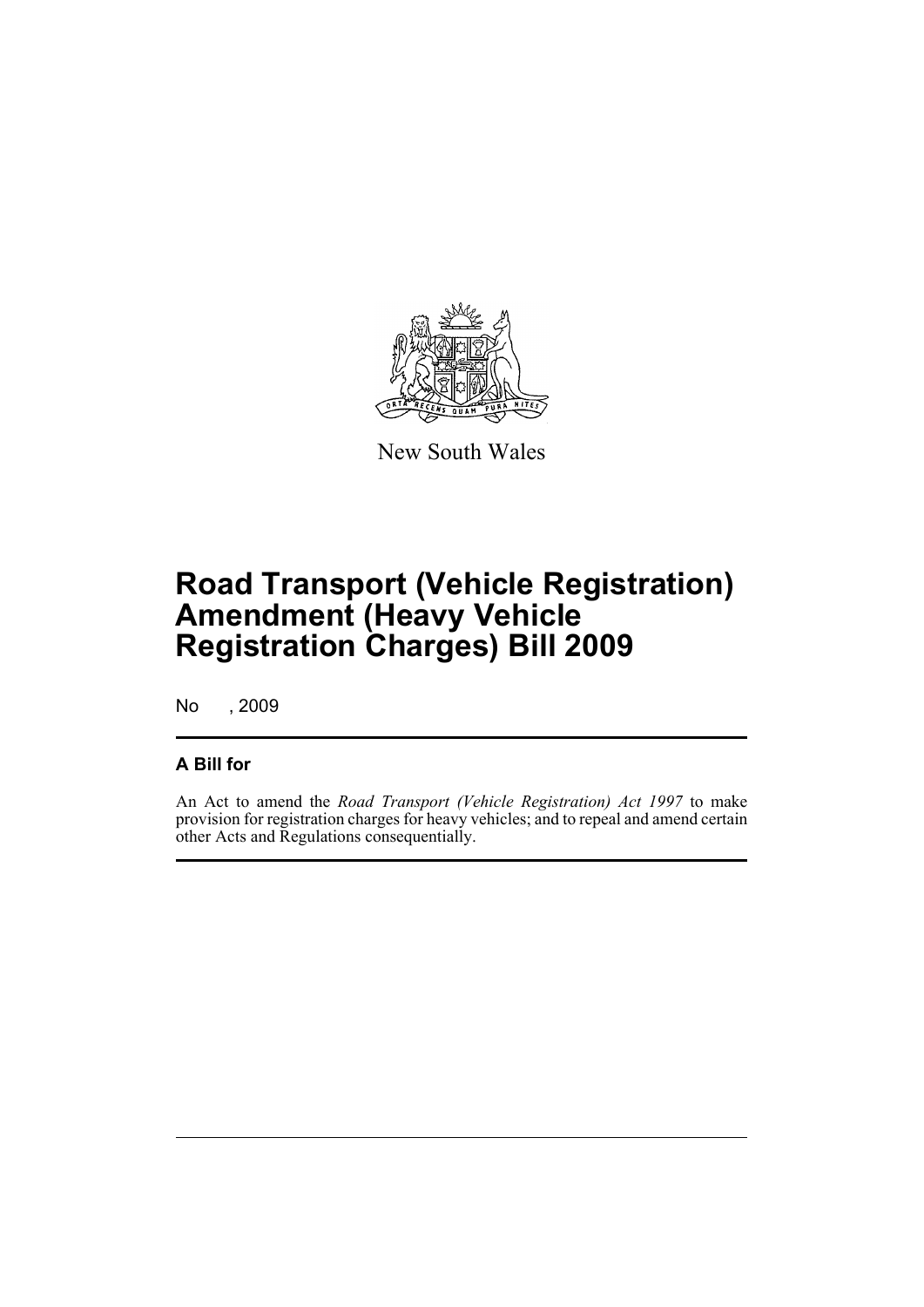<span id="page-9-3"></span><span id="page-9-2"></span><span id="page-9-1"></span><span id="page-9-0"></span>

| The Legislature of New South Wales enacts:                                                                        | 1              |
|-------------------------------------------------------------------------------------------------------------------|----------------|
| <b>Name of Act</b>                                                                                                | $\overline{c}$ |
| This Act is the Road Transport (Vehicle Registration) Amendment<br>(Heavy Vehicle Registration Charges) Act 2009. | 3<br>4         |
| <b>Commencement</b>                                                                                               | 5              |
| This Act commences on a day to be appointed by proclamation.                                                      | 6              |
| Repeal of Road Transport (Heavy Vehicles Registration Charges) Act<br>1995 No 72                                  | 7<br>8         |
| The Road Transport (Heavy Vehicles Registration Charges) Act 1995<br>is repealed.                                 | 9<br>10        |
| <b>Repeal of Road Transport (Heavy Vehicles Registration Charges)</b><br><b>Regulation 2006</b>                   | 11<br>12       |
| The Road Transport (Heavy Vehicles Registration Charges) Regulation<br>2006 is repealed.                          | 13<br>14       |
|                                                                                                                   |                |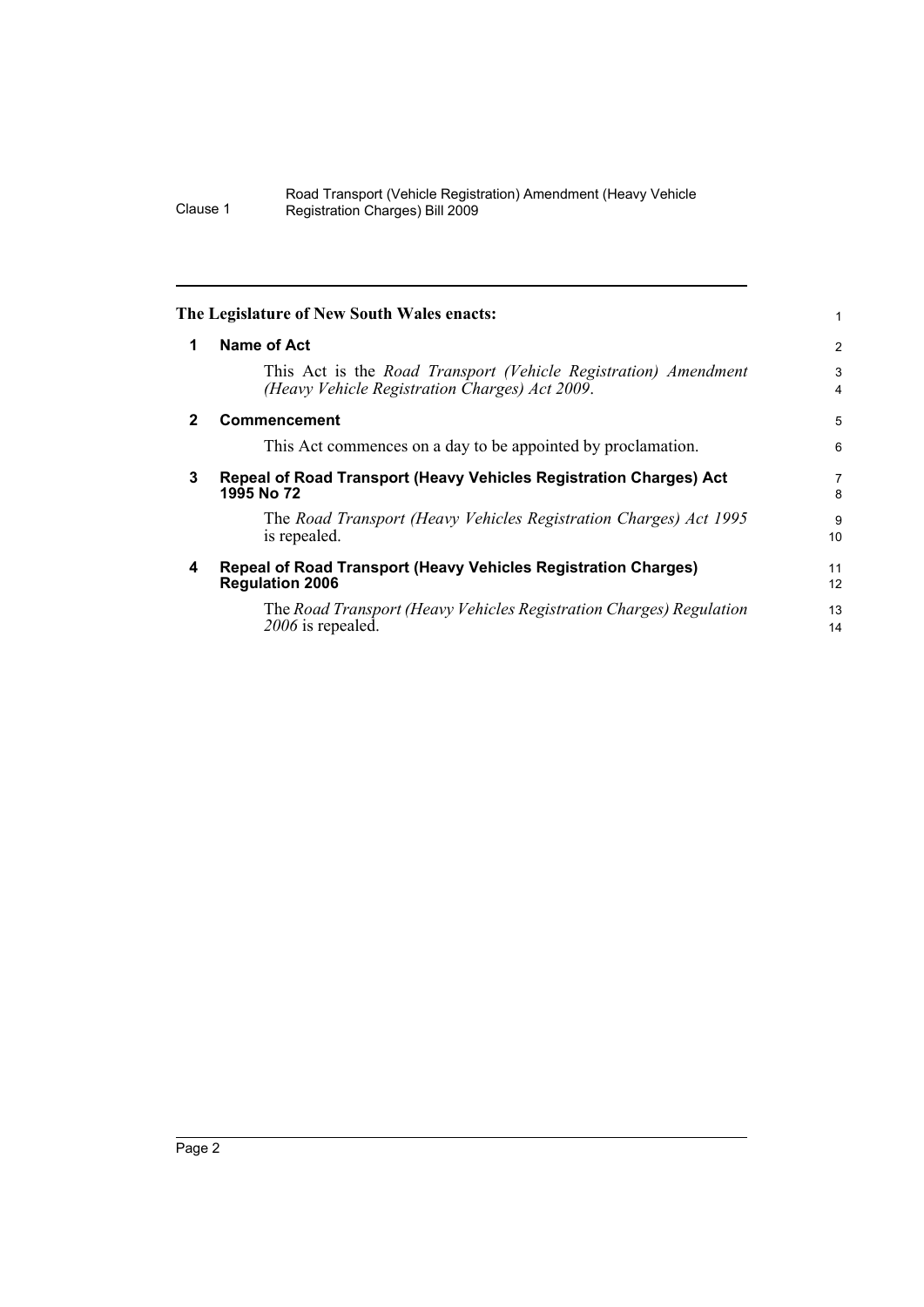Amendment of Road Transport (Vehicle Registration) Act 1997 No 119 Schedule 1

1  $\mathfrak{p}$ 

19  $20$ 21

22 23 24

25 26

27

28

## <span id="page-10-0"></span>**Schedule 1 Amendment of Road Transport (Vehicle Registration) Act 1997 No 119**

#### **[1] Part 1 Preliminary**

Omit the note at the beginning of the Part. Insert instead:

**Note.** This Act and the regulations made under it form part of the *road transport legislation* identified by section 5 of the *Road Transport (General) Act 2005*. Other road transport legislation includes the *Motor Vehicles Taxation Act 1988*, the *Road Transport (Driver Licensing) Act 1998*, the *Road Transport (General) Act 2005*, the *Road Transport (Safety and Traffic Management) Act 1999* and the statutory rules made under those Acts. As part of the road transport legislation, this Act is subject to various provisions in the *Road Transport (General) Act 2005* concerning the administration and enforcement of the road transport legislation generally.

#### **[2] Section 4 Definitions**

Insert in alphabetical order:

| <i>chargeable heavy vehicle</i> —see section 17 (1). |  |  |  |  |
|------------------------------------------------------|--|--|--|--|
|------------------------------------------------------|--|--|--|--|

| <i>registration charge</i> —see section 17 (1). |  |
|-------------------------------------------------|--|
|-------------------------------------------------|--|

| [3] | <b>Section 7 Functions of Authority</b>                                                                 |
|-----|---------------------------------------------------------------------------------------------------------|
|     | Omit "the Road Transport (Heavy Vehicles Registration Charges) Act 1995<br>or" from section $7(1)$ (c). |

#### **[4] Section 8 Powers of Authority**

Omit "the *Road Transport (Heavy Vehicles Registration Charges) Act 1995* or" from section  $8(1)(g)$ .

#### **[5] Part 2A**

Insert after Part 2:

**Part 2A Registration charges for heavy vehicles**

## **Division 1 Preliminary**

## **17 Definitions**

(1) In this Part: *administration fee* means a fee payable under section 17C (2). *appropriate officer* means any person authorised by the Authority for the purposes of this Part either generally or in any particular case.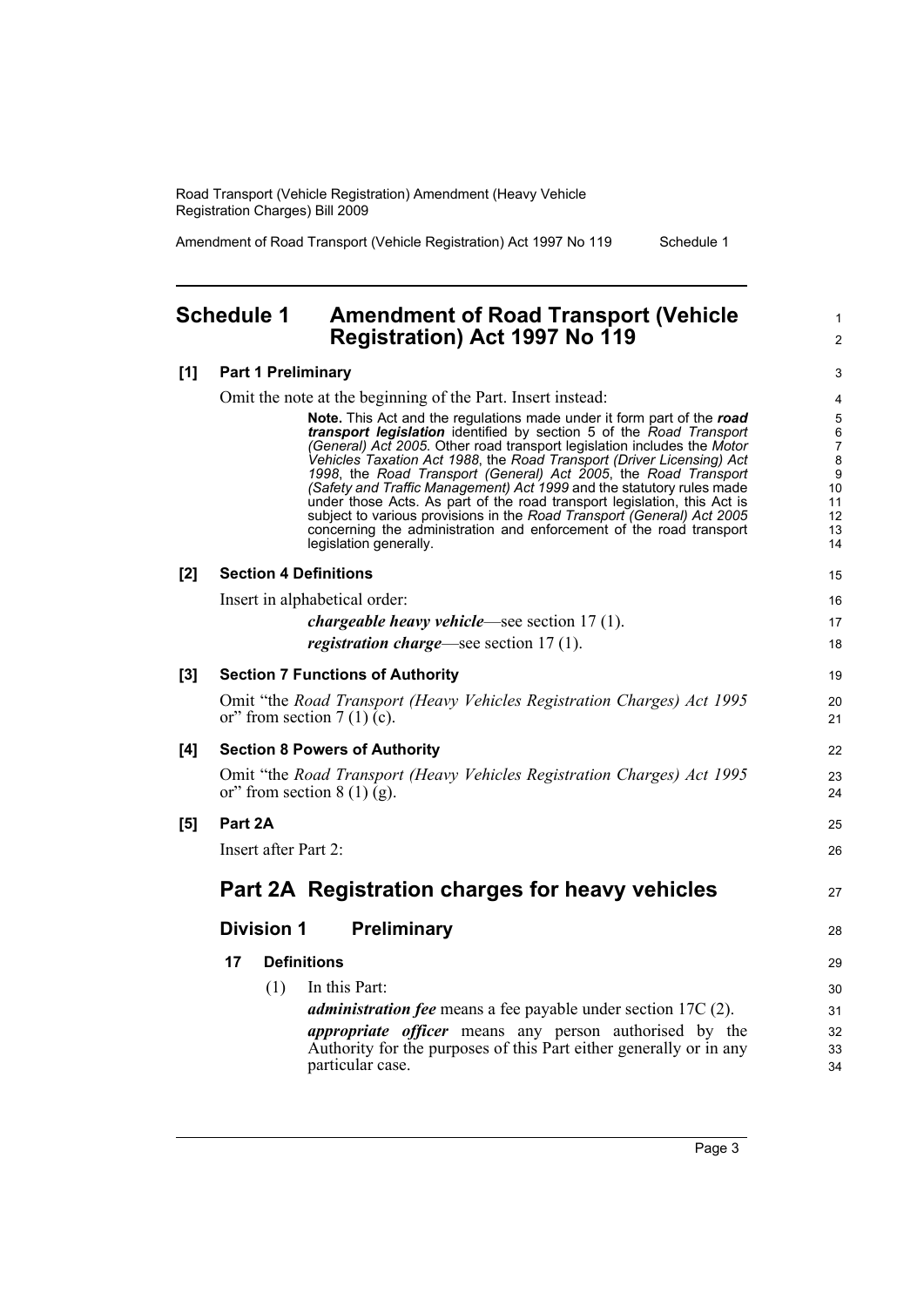Schedule 1 Amendment of Road Transport (Vehicle Registration) Act 1997 No 119

*chargeable heavy vehicle* means a vehicle that has a MRC (Mass Rating for Charging) of more than 4.5 tonnes.

*compliance plate* means a plate authorised to be placed on a vehicle, or taken to have been placed on a vehicle, under the *Motor Vehicle Standards Act 1989* of the Commonwealth.

*configuration* of a vehicle means a description of a vehicle in the regulations for which separate provision is made in the regulations for the amount of the registration charge.

*financial year* means a year commencing on 1 July.

*MRC (Mass Rating for Charging)*, in relation to a vehicle, means:

- (a) the maximum mass of the vehicle (including any load, recorded on the compliance plate as the GVM, GTMR or ATM of the vehicle), or
- (b) in relation to a vehicle for which there is no compliance plate—its operating mass.

#### **Note.** *GVM* means Gross Vehicle Mass, *GTMR* means Gross Trailer Mass Rating and *ATM* means Aggregate Trailer Mass.

*operating mass*, in relation to a vehicle, means the maximum mass of the vehicle, including any load, as determined by the Authority having regard to the design and construction of the vehicle or of any of its components.

*owner*, in relation to a vehicle, includes:

- (a) every person who is the owner, joint owner or part owner of the vehicle, and
- (b) any person who has the use of the vehicle under a hire-purchase or hiring agreement,

but does not include the lessor of a vehicle under a hire-purchase agreement.

*registration charge* means a charge imposed under this Part for the registration or renewal of registration of a chargeable heavy vehicle.

*road transport legislation* has the same meaning as in the *Road Transport (General) Act 2005*.

*vehicle* means a motor vehicle or trailer within the meaning of the *Road Transport (General) Act 2005*.

(2) Any reference in this Part to regulations made for the purposes of this Part is a reference to regulations made under this Act for or with respect to a matter that is required or permitted to be prescribed by a provision of this Part.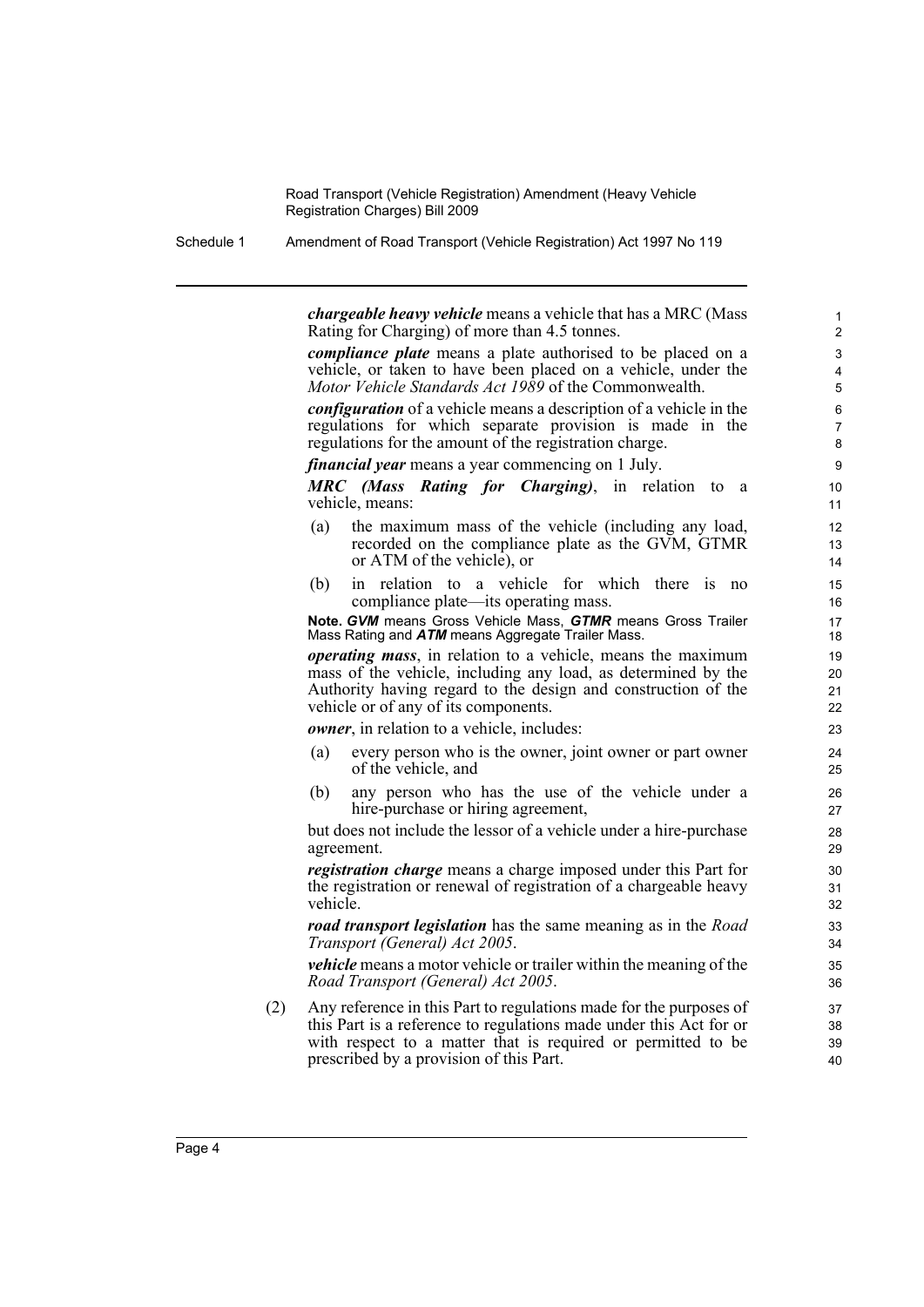Amendment of Road Transport (Vehicle Registration) Act 1997 No 119 Schedule 1

1  $\overline{2}$ 

### **Division 2 Amount of registration charges for chargeable heavy vehicles**

#### **17A Amount of annual registration charge for chargeable heavy vehicles**

(1) The annual registration charge for a chargeable heavy vehicle that is registered, or the registration of which is renewed, during a particular financial year is the amount for the type or kind of vehicle specified by, or calculated in accordance with, the regulations.

**Note.** See section 17C for the calculation of registration charges for chargeable heavy vehicles registered for less than one year. Also, annual registration charges are not payable to the extent to which an exemption or partial exemption is granted by or under regulations made for the purposes of subsection  $(2)$  (c).

- (2) Without limiting subsection (1), the regulations may make provision for or with respect to the following:
	- (a) the specification or calculation of registration charges by reference to types or kinds of chargeable heavy vehicles,
	- (b) the indexation of the amount payable for registration charges over a number of financial years,
	- (c) exemptions or partial exemptions (or the granting of exemptions or partial exemptions) from, or reductions in, registration charges,
	- (d) the refunding of registration charges paid for the registration of a chargeable heavy vehicle if, during the currency of the registration, a change is made in the construction, equipment, configuration, use or ownership of the vehicle of such a nature that no charges or a reduced amount of charges would be payable in respect of the vehicle on the renewal of its registration,
	- (e) the amount of any such refund to be calculated in accordance with a formula to be prescribed by the regulations,
	- (f) the production, at the time of application for registration or renewal of registration of a chargeable heavy vehicle or at any time during the currency of the registration, of weighbridge tickets showing the weight of the vehicle,
	- (g) fees of an administrative nature for changes in registration charges and registration arising out of a change in the construction, equipment, configuration, use or ownership of a chargeable heavy vehicle.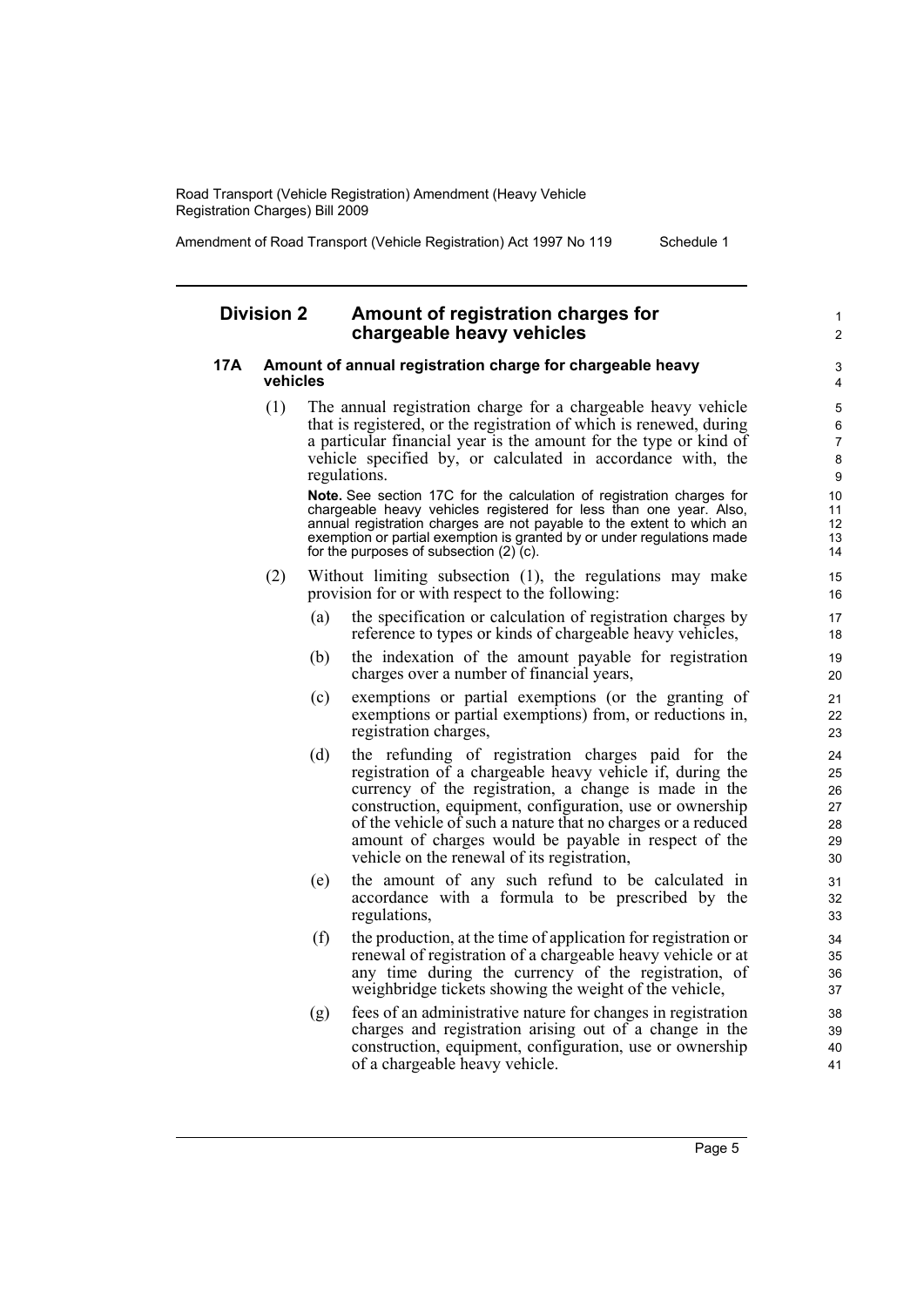Schedule 1 Amendment of Road Transport (Vehicle Registration) Act 1997 No 119

- (3) The Minister is not to recommend the making of a regulation that prescribes any amounts as annual registration charges, or the manner in which annual registration charges are to be calculated, for chargeable heavy vehicles unless the Minister is satisfied that the provisions of the regulation are consistent with:
	- (a) model legislation within the meaning of the *National Transport Commission Act 2003* of the Commonwealth, or

- (b) provisions for road transport laws that are recommended or approved by the Australian Transport Council or the National Transport Commission under the Agreement referred to in section 4 of the *National Transport Commission Act 2003* of the Commonwealth for implementation or adoption by the parties to that Agreement.
- (4) For the avoidance of doubt, subsection (3) does not limit the ability of the Minister to recommend the making of a regulation that makes provision for or with respect to exemptions or partial exemptions from, or refunds of, registration charges.

#### **17B Registration charge for primary producer's vehicle**

- (1) If the registration charge for a primary producer's vehicle that, but for this section, would be payable under this Part (the *charge under this Part*) is more than the motor vehicle tax that, but for section 3B of the *Motor Vehicles Taxation Act 1988*, would be payable under that Act (the *tax under the 1988 Act*), the registration charge for the vehicle is not the charge under this Part but the tax under the 1988 Act.
- (2) The effect of the following may be ignored for the purpose of calculating the motor vehicle tax referred to in subsection (1):
	- (a) any exemption granted under section 17 of the *Motor Vehicles Taxation Act 1988*,
	- (b) clause 3 (c) of Schedule 1 to that Act (to the extent to which it excludes motor lorries from the operation of that clause),
	- (c) clause 9 of Schedule 1 to that Act.
- (3) In this section:

*primary producer's vehicle* has the same meaning as in the *Motor Vehicles Taxation Act 1988*.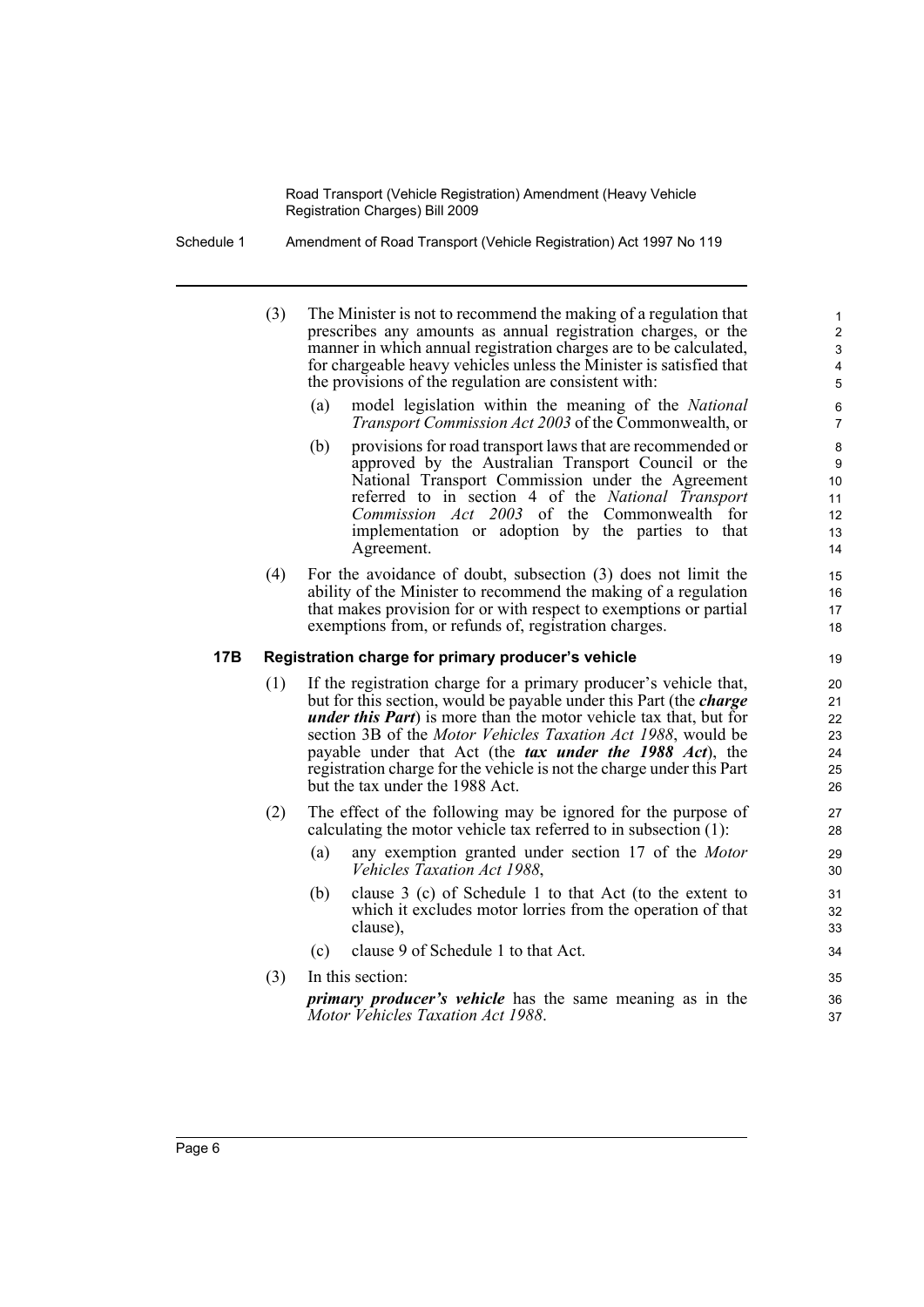Amendment of Road Transport (Vehicle Registration) Act 1997 No 119 Schedule 1

#### **Division 3 Registration charges for registration periods of less than one year**

#### **17C Amount of registration charge for chargeable heavy vehicle registered for less than one year**

- (1) The amount of the registration charge for a chargeable heavy vehicle to be registered for a period of less than one year is the amount calculated by multiplying the relevant annual registration charge for the vehicle by the number of days for which registration or renewal of registration is to have effect and dividing the result by 365.
- (2) If registration or renewal of registration of a chargeable heavy vehicle is to have effect for a period of less than one year, the Authority may impose an additional administration fee of not more than 10 percent of the relevant registration charge for that period.
- (3) The amount of a registration charge or administration fee referred to in this section is to be rounded up or down to the nearest whole dollar amount (rounding an amount of 50 cents upwards).

## **Division 4 When registration charges payable**

## **17D Definition**

## In this Division: *registration charges* includes administration fees. **17E Payment of registration charges** (1) The registration charges for a chargeable heavy vehicle must be paid: (a) at the time of application for registration of the vehicle, and

- (b) at the time of application for each renewal of registration of the vehicle.
- (2) A person in whose name an application for registration or renewal of registration is made must not fail to pay the full amount of registration charges required by subsection (1). Maximum penalty: 20 penalty units (in the case of an individual) or 100 penalty units (in the case of a corporation).
- (3) Registration charges are payable in respect of a registration or renewal of registration that occurs after the commencement of this section.

1  $\overline{2}$ 

19

20 21 22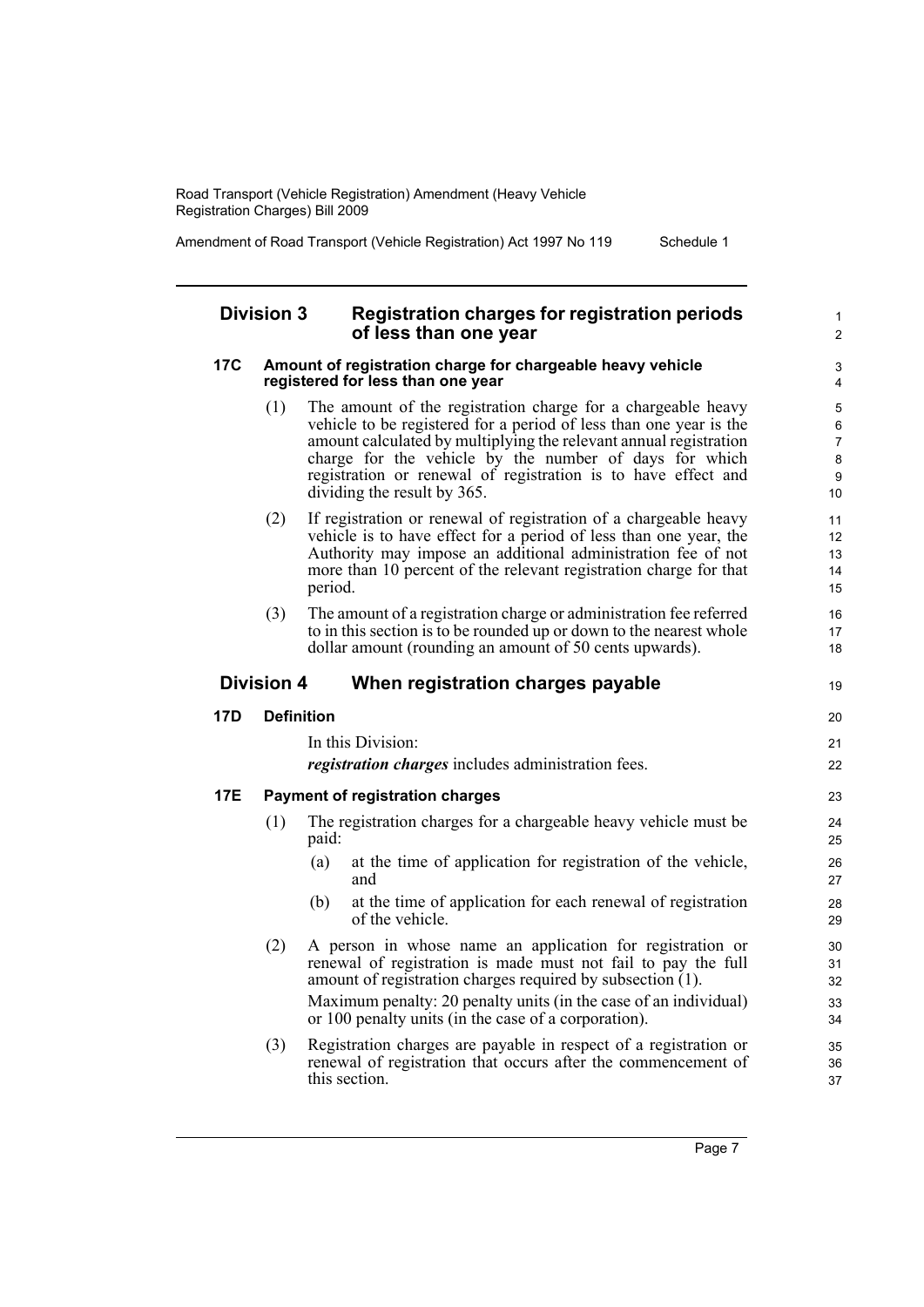Schedule 1 Amendment of Road Transport (Vehicle Registration) Act 1997 No 119

|     | (4)                                                                   | Despite the conviction of a person for an offence under this<br>section, the person remains liable to pay the unpaid amount of the<br>registration charges.                                                                                                                                        | 1<br>$\overline{\mathbf{c}}$<br>3 |  |  |
|-----|-----------------------------------------------------------------------|----------------------------------------------------------------------------------------------------------------------------------------------------------------------------------------------------------------------------------------------------------------------------------------------------|-----------------------------------|--|--|
| 17F | Use of unregistered vehicles and vehicles for which charges<br>unpaid |                                                                                                                                                                                                                                                                                                    |                                   |  |  |
|     | (1)                                                                   | This section applies to the following kinds of chargeable heavy<br>vehicle (other than a vehicle exempted from registration):                                                                                                                                                                      |                                   |  |  |
|     |                                                                       | a vehicle that is not registered,<br>(a)                                                                                                                                                                                                                                                           | 8                                 |  |  |
|     |                                                                       | a registered vehicle that is liable to registration charges<br>(b)<br>(including any charges or additional charges payable under<br>section 17J) but for which such charges, though due and<br>payable, have not been paid.                                                                        | 9<br>10<br>11<br>12               |  |  |
|     | (2)                                                                   | The owner of a vehicle to which this section applies must not:                                                                                                                                                                                                                                     | 13                                |  |  |
|     |                                                                       | use or drive the vehicle on a road or road related area, or<br>(a)                                                                                                                                                                                                                                 | 14                                |  |  |
|     |                                                                       | (b)<br>cause or permit it to be driven on a road or road related<br>area.                                                                                                                                                                                                                          | 15<br>16                          |  |  |
|     |                                                                       | Maximum penalty: 20 penalty units (in the case of an individual)<br>or 100 penalty units (in the case of a corporation).                                                                                                                                                                           | 17<br>18                          |  |  |
|     | (3)                                                                   | In addition to imposing a penalty for an offence under this<br>section, the court concerned may order the owner to pay to the<br>Authority within a time specified by the order:                                                                                                                   | 19<br>20<br>21                    |  |  |
|     |                                                                       | if the vehicle is not registered—the registration charges<br>(a)<br>that would be due on the application for the registration or<br>renewal of registration of the vehicle for a period of 1 year<br>or for such greater or lesser period as the court in all the<br>circumstances thinks just, or | 22<br>23<br>24<br>25<br>26        |  |  |
|     |                                                                       | if the vehicle is registered—the registration charges so due<br>(b)<br>and payable.                                                                                                                                                                                                                | 27<br>28                          |  |  |
|     | <b>Division 5</b>                                                     | Assessment and collection of charges and<br>fees                                                                                                                                                                                                                                                   | 29<br>30                          |  |  |
| 17G |                                                                       | Authority to determine charges and fees                                                                                                                                                                                                                                                            | 31                                |  |  |
|     |                                                                       | The Authority must determine, in accordance with this Part and<br>whether<br>registration<br>regulations,<br>any<br>charges<br>the<br><sub>or</sub><br>administration fees are payable under this Part in respect of a<br>vehicle and, if there are, the amount of the charges or fees.            | 32<br>33<br>34<br>35              |  |  |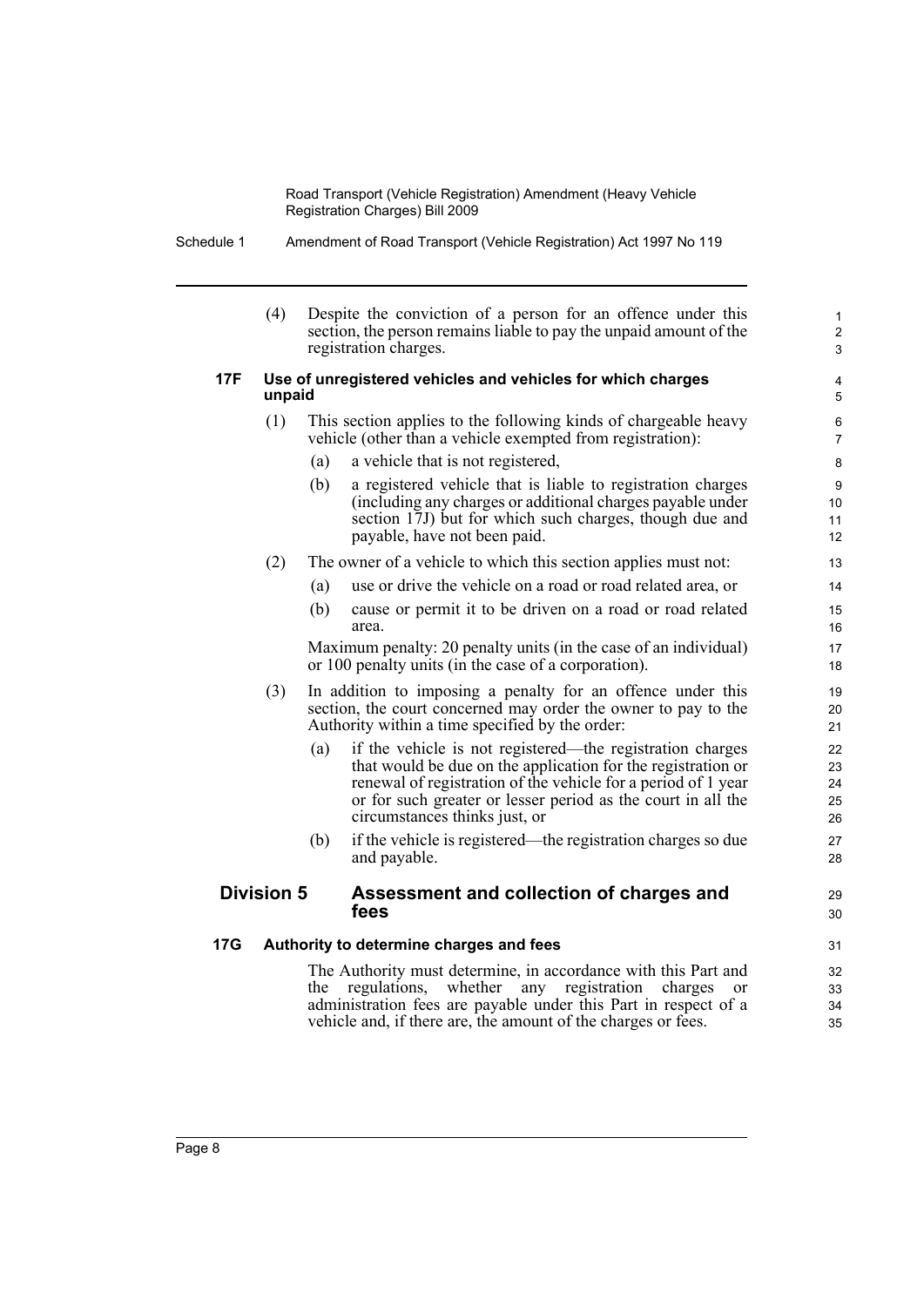Amendment of Road Transport (Vehicle Registration) Act 1997 No 119 Schedule 1

#### **17H Provision of information to determine charges**

- For the purpose of determining whether any registration charges under this Part are payable in respect of a vehicle and, if so, the amount of the charges, the Authority or an appropriate officer may:
	- (a) require the owner or person in charge of the vehicle to produce the vehicle within a specified period and at a specified place and provide all reasonable facilities to enable an appropriate officer to examine it, or
	- (b) require the owner or person in charge of the vehicle or person liable to pay registration charges to provide such information in writing by statutory declaration or otherwise as the Authority or the appropriate officer considers appropriate.
- (2) An owner or other person must not fail to comply with a requirement under subsection (1).

Maximum penalty: 20 penalty units (in the case of an individual) or 100 penalty units (in the case of a corporation).

(3) An owner or other person must not provide information knowing it to be false or misleading in respect of any matter necessary or convenient to enable the appropriate registration charges under this Part to be determined.

Maximum penalty: 20 penalty units (in the case of an individual) or 100 penalty units (in the case of a corporation).

(4) An owner or other person must comply with a requirement under subsection (1) at the owner's or other person's own cost if required to do so by the Authority.

#### **17I Adjustment of charges by Authority**

- (1) The Authority may, at any time, alter, vary or rescind any determination as to registration charges or administration fees, or may refund the whole or any portion of any charges or fees paid, for the purpose of ensuring that this Part is complied with.
- (2) The Authority may require a person in whose name a chargeable heavy vehicle is registered to pay registration charges or administration fees or additional charges or fees, within a specified time, if the charges or fees are payable as a result of action taken under subsection (1).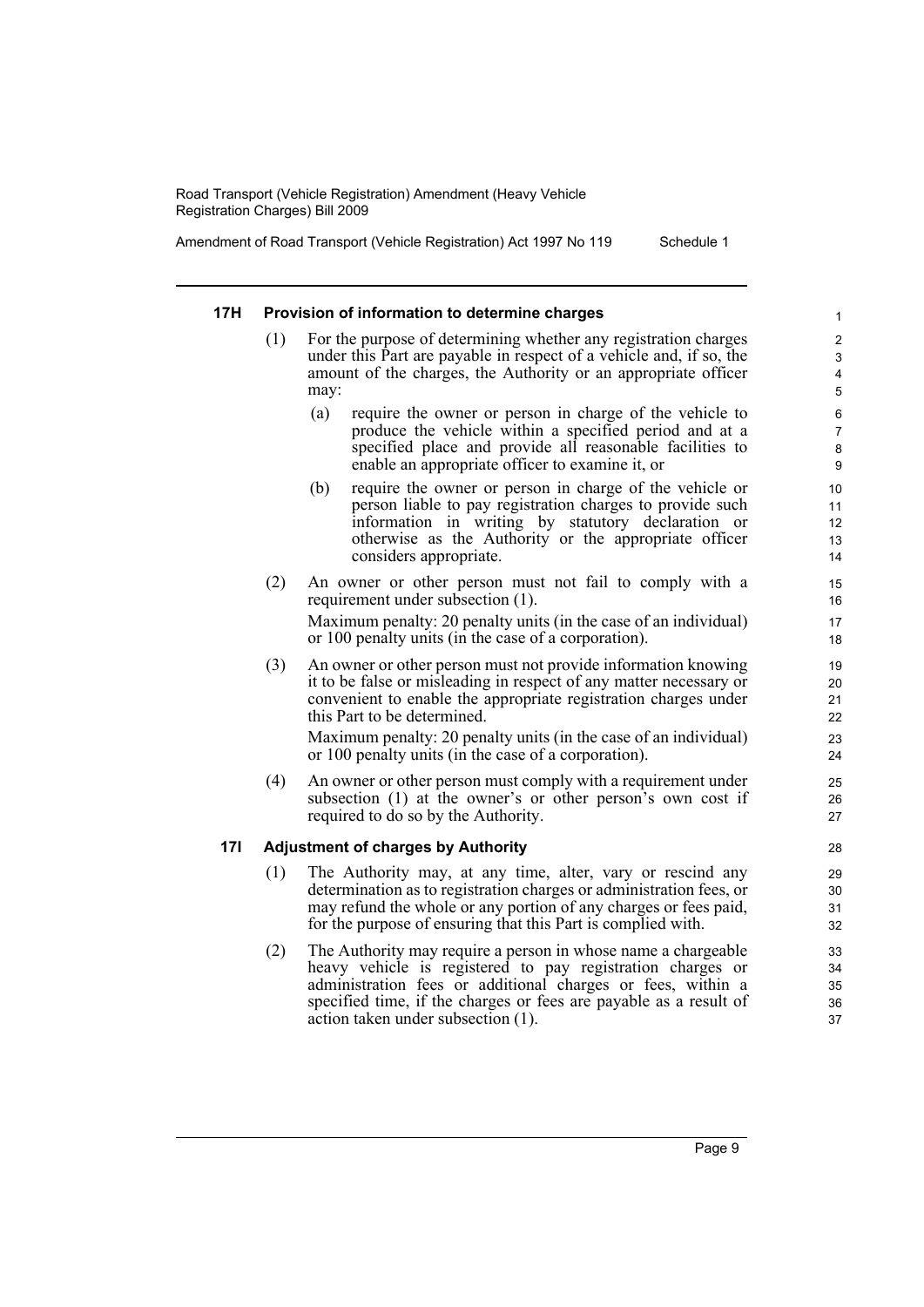Schedule 1 Amendment of Road Transport (Vehicle Registration) Act 1997 No 119

(3) A person must not fail to comply with a requirement under subsection  $(2)$ .

Maximum penalty: 20 penalty units (in the case of an individual) or 100 penalty units (in the case of a corporation).

- (4) In addition to imposing a penalty for any such offence, the court concerned may order the person to pay to the Authority within a specified period the amount of the registration charges or administration fees or additional charges or fees.
- (5) A person is not liable to pay registration charges or administration fees or additional charges or fees as a result of action taken under subsection (1) if the Authority's determination was made more than 3 years before the date of the action and the person satisfies the Authority that there was no intention to avoid paying charges or fees.

#### **17J Changes in owners or to vehicles must be notified to Authority**

(1) A person in whose name a chargeable heavy vehicle is registered must notify the Authority of any change during the currency of the registration in the construction, equipment, configuration, use or ownership of the vehicle of such a nature that registration charges or additional registration charges would be payable if the registration was renewed when the change occurred.

Maximum penalty: 100 penalty units.

(2) The person or, if the change is in ownership, the new owner must pay to the Authority the appropriate amount of registration charges or additional registration charges forthwith or within the period specified by the Authority.

Maximum penalty: 20 penalty units (in the case of an individual) or 100 penalty units (in the case of a corporation).

(3) A person who is required by subsection (1) to notify the Authority of any change in the construction, equipment, configuration, use or ownership of a vehicle must not authorise or permit the use of the vehicle on a road or road related area until the Authority has been so notified.

Maximum penalty: 100 penalty units.

(4) In addition to imposing a penalty for an offence under this section, the court concerned may order the offender to pay to the Authority within a specified period any amount that, from the evidence given during the proceedings, the court is satisfied the offender should have paid to the Authority as registration charges or administration fees or additional charges or fees.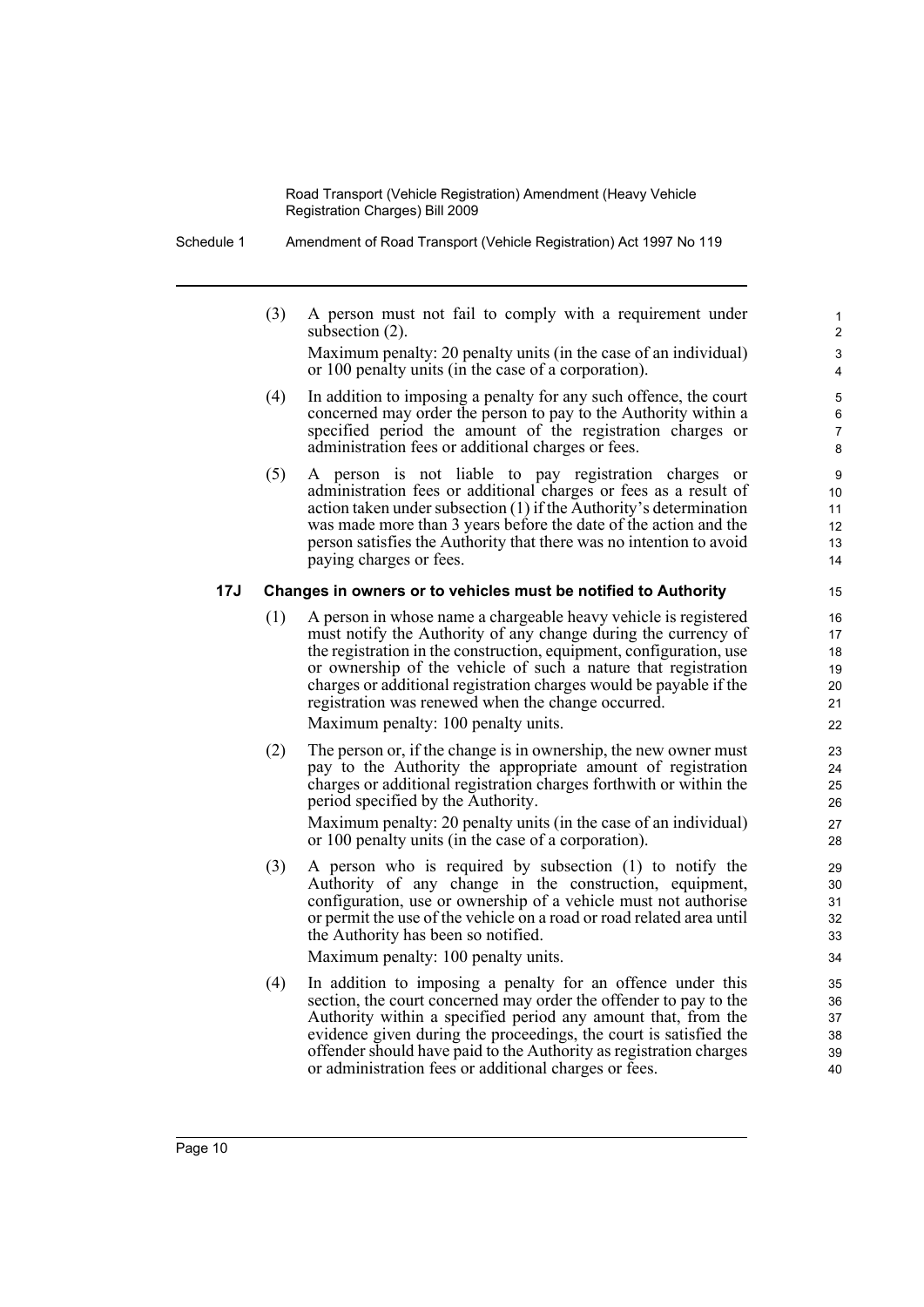Amendment of Road Transport (Vehicle Registration) Act 1997 No 119 Schedule 1

#### **17K Calculation of charges arising from changes**

- (1) The registration charges or additional registration charges payable under section 17J are for the unexpired period of the registration or for such shorter period as the Authority, having regard to the temporary nature of any change, determines should apply.
- (2) The charges are to be calculated at the rate of:
	- (a) in the case of the registration of a chargeable heavy vehicle for a period of more than 3 months—one-twelfth of the charge applicable after the change in respect of a yearly registration if the vehicle was exempt from or not liable to registration charges before the change or, as the case may be, one-twelfth of the difference between the charge applicable before the change and the charge applicable after the change in respect of a yearly registration, or
	- (b) in the case of the registration of a chargeable heavy vehicle for a period of 3 months or less—one-third of the charge applicable after the change in respect of a quarterly registration if the vehicle was exempt from or not liable to registration charges before the change or, as the case may be, one-third of the difference between the charge applicable before the change and the charge applicable after the change in respect of a quarterly registration,

for each month or part of a month in the unexpired period or the shorter period, as the case may be.

#### **17L Refund of charges on cancellation of registration**

- (1) If the Authority cancels the registration of a chargeable heavy vehicle on the application of the person in whose name the vehicle is registered before the registration expires, the Authority may, in its discretion, grant to the person a refund of the registration charges imposed in respect of the vehicle.
- (2) The refund is to be calculated:
	- (a) at the rate of one-twelfth of the charge applicable in respect of a yearly registration for each complete month in the portion of the unexpired period of the registration at the date of the cancellation, less any cancellation fee determined by the Authority, or
	- (b) in such manner as may be prescribed by the regulations.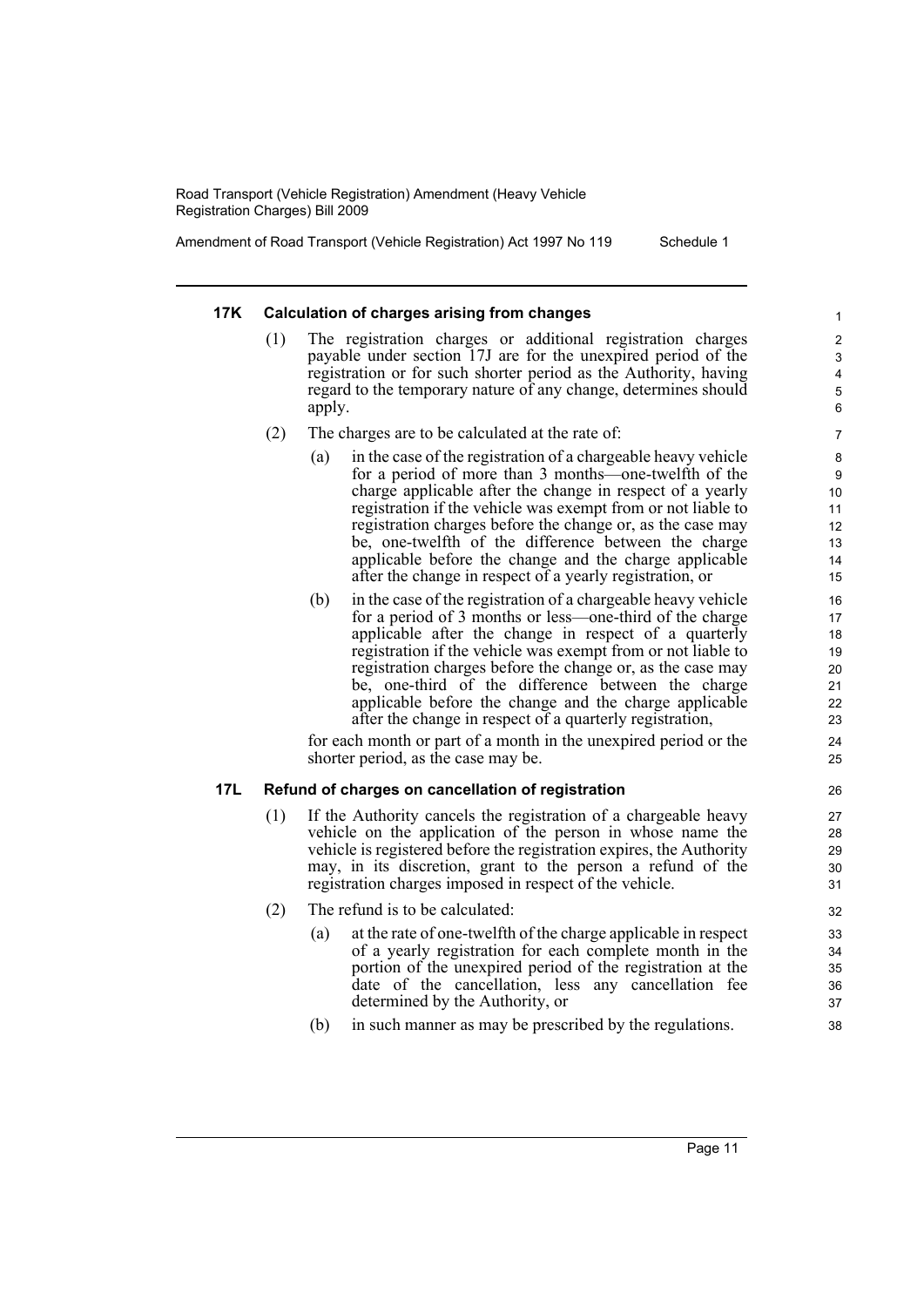Schedule 1 Amendment of Road Transport (Vehicle Registration) Act 1997 No 119

#### **17M Time limit for refunds** A person is not entitled to a refund of registration charges if the application for the refund is made more than 3 years from the date of payment of the charges. **Division 6 Other provisions dealing with registration charges 17N Vehicles registered in another jurisdiction** (1) The owner of a chargeable heavy vehicle registered in another jurisdiction, or which is exempted from registration in another jurisdiction (other than because the vehicle is registered elsewhere), must not: (a) use or drive the vehicle on a road or road related area other than in the configuration for which it is registered or in which it is so exempt, or (b) cause or permit it to be so driven on a road or road related area. Maximum penalty: 100 penalty units. (2) This section does not apply if the vehicle, in its changed configuration, would be liable to the same or less registration charges in the jurisdiction in which it is registered than those paid for the configuration for which it is registered or in which it is so exempt. (3) In this section: *another jurisdiction* means a jurisdiction other than New South Wales. **17O Powers to do certain things not affected** Nothing in this Part affects any power under the road transport legislation (other than this Part) or any other Act: (a) to charge fees in respect of the inspection of vehicles for the purpose of registration, or (b) to make rebates of registration charges for particular classes of vehicles or road users, or (c) to charge pro rata amounts for registrations that are for less than a whole year, or (d) to make refunds in respect of the surrender of the registration of a vehicle, or 1 2 3 4 5 6 7 8 9 10 11 12 13 14 15 16 17 18 19 20 21 22 23 24 25 26 27 28 29 30 31 32 33 34 35 36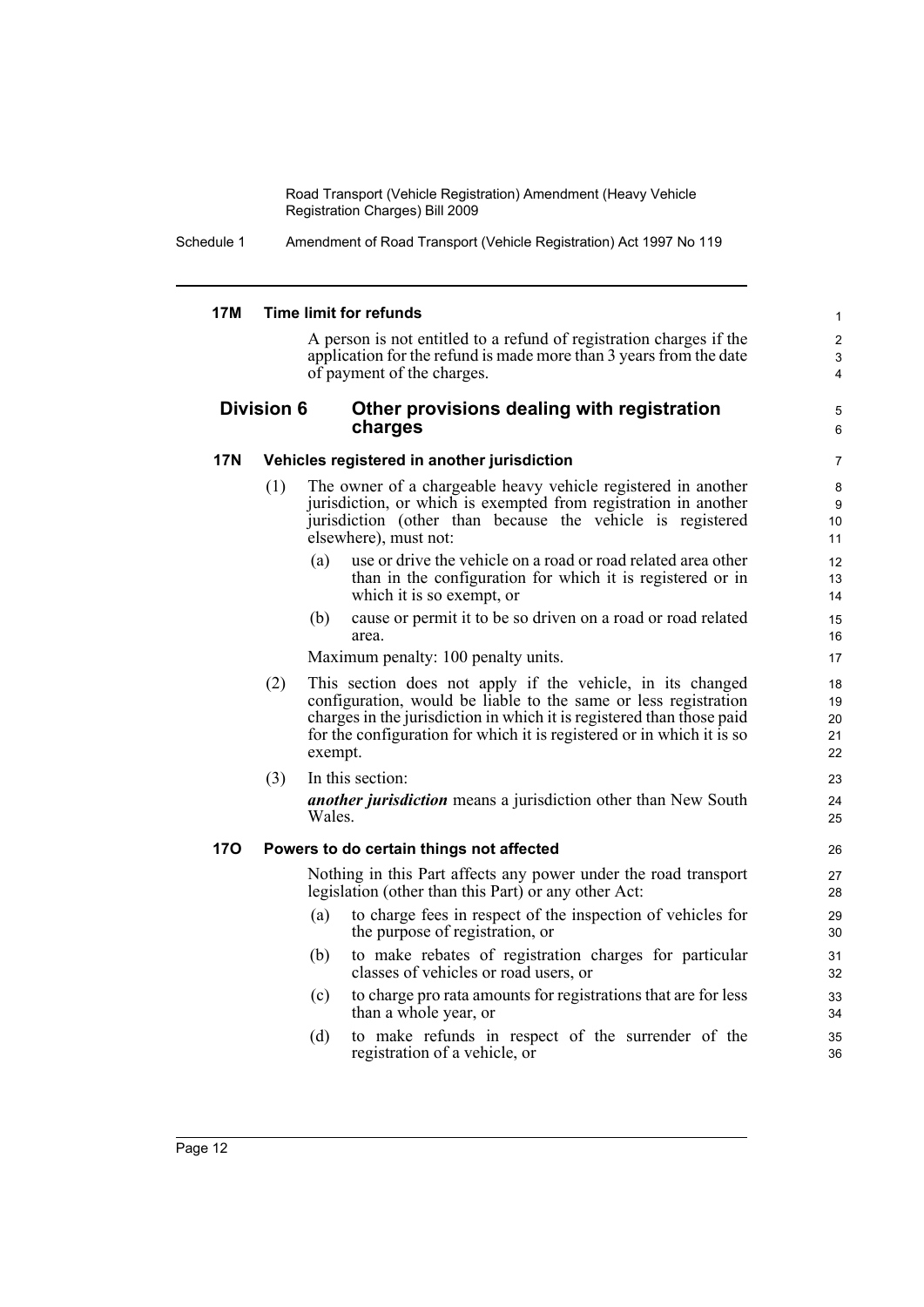Amendment of Road Transport (Vehicle Registration) Act 1997 No 119 Schedule 1

- (e) to charge other administrative fees or other charges in respect of matters relating to vehicles (including registration of vehicles). **17P Particulars of orders to be sent to Authority** (1) The relevant registrar of the Local Court is to forward to the Authority particulars of any conviction or order made under this Part or regulations made for the purposes of this Part. (2) Whenever a person is by an order made by a court under this Part adjudged to pay registration charges or administration fees or additional charges or fees, the provisions of any other Act do not apply to or in respect of the order, but instead the order: (a) operates as an order for the payment of money under the *Civil Procedure Act 2005*, and (b) is enforceable as such an order under the provisions of that Act. (3) For the purposes of subsection (2), an order referred to in that subsection may be entered in the records of the Local Court if the order was made in the manner prescribed by rules made under the *Civil Procedure Act 2005*.
	- (4) A registrar of the Local Court must pay to the Authority any amount paid to the registrar under an order referred to in subsection (2).

#### **17Q Evidence of charges and fees**

In any proceedings under this Part, the production by the Authority or on its behalf of a certificate purporting to be signed by an appropriate officer certifying the following is admissible in those proceedings and is evidence of the particulars contained in the certificate:

- (a) that the amount specified in the certificate as being the amount of registration charges or administration fees payable in respect of a vehicle is due and unpaid, or was due or paid on a specified date, or was not paid before a specified date,
- (b) that an adjustment of charges or a requirement to pay registration charges or additional registration charges in respect of a vehicle was made in accordance with this Part.
	- Page 13

23

1 2 3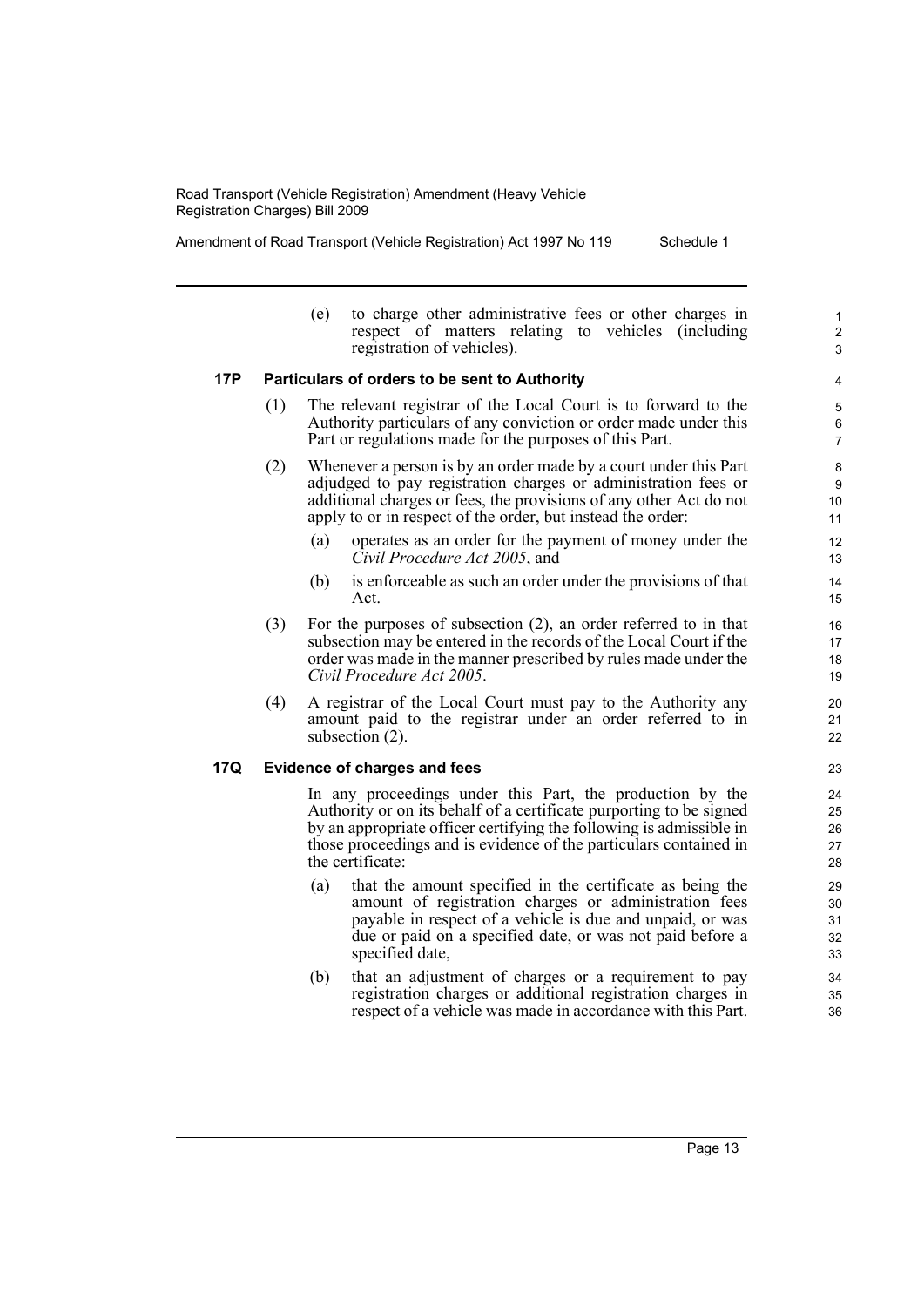Schedule 1 Amendment of Road Transport (Vehicle Registration) Act 1997 No 119

#### **17R Variation and revocation of exemptions and other actions**

(1) The Minister (in the case of an exemption or partial exemption from registration charges under regulations made for the purposes of this Part) or the Authority (in the case of a reduction of registration charges, a refund of registration charges or an approval under this Part or regulations made for the purposes of this Part) may:

- (a) impose such conditions as the Minister or Authority thinks fit, and
- (b) revoke or vary any such condition or add any condition at any time during the period in respect of which the exemption, partial exemption, reduction, refund or approval operates.
- (2) A person must not fail to comply with a condition in force under this section.

Maximum penalty: 20 penalty units (in the case of an individual) or 100 penalty units (in the case of a corporation).

- (3) When this Part or regulations made for the purposes of this Part confer power on the Minister, the Authority or an appropriate officer:
	- (a) to grant an exemption or partial exemption from, or reduction of, charges, or
	- (b) to grant an approval, or
	- (c) to give a direction, or
	- (d) to make a request, or
	- (e) to do any other act, matter or thing,

the Minister, Authority or officer is also empowered to revoke or vary the exemption, partial exemption, approval, direction, request, act, matter or thing.

#### **17S Charges and fees to be paid into Roads and Traffic Authority Fund**

- (1) There is appropriated by this section for payment out of the Consolidated Fund into the Roads and Traffic Authority Fund all amounts received on or after the commencement of this section in payment of registration charges and administration fees under this Part.
- (2) There is payable out of the Roads and Traffic Authority Fund such amounts as may become payable under this Part by way of refunds of registration charges or administration fees.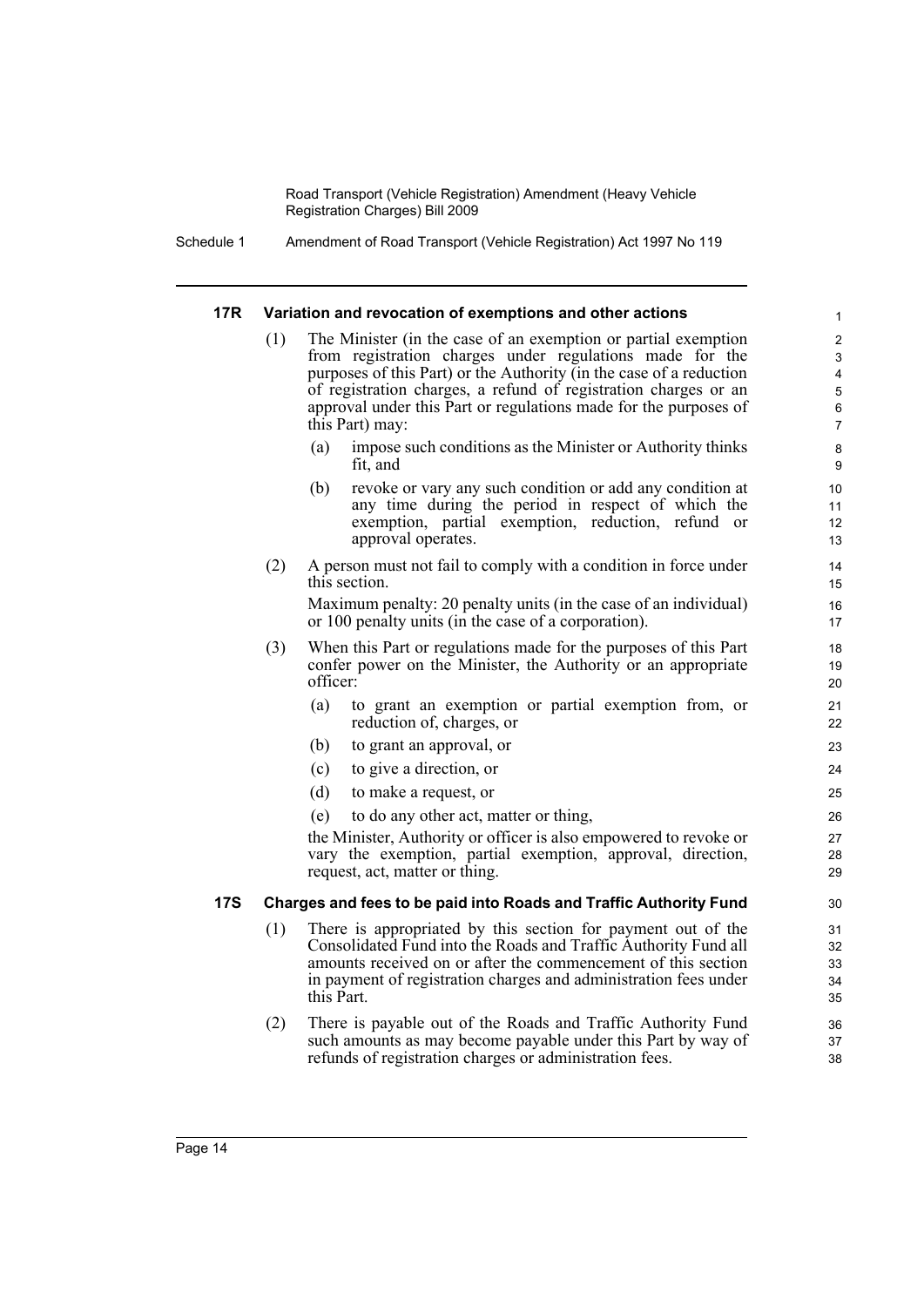Amendment of Road Transport (Vehicle Registration) Act 1997 No 119 Schedule 1

|                    | (3)<br>In this section:<br><b>Roads and Traffic Authority Fund means the Roads and Traffic</b><br>Authority Fund established under the <i>Transport Administration</i><br>Act 1988.                                                                                                                   | 1<br>$\overline{c}$<br>3<br>$\overline{4}$ |
|--------------------|-------------------------------------------------------------------------------------------------------------------------------------------------------------------------------------------------------------------------------------------------------------------------------------------------------|--------------------------------------------|
| [6]                | Section 27 Power to seize unregistered vehicles                                                                                                                                                                                                                                                       | 5                                          |
|                    | Omit "charges or administration fees imposed under the <i>Road Transport</i><br>(Heavy Vehicles Registration Charges) Act 1995" from section 27 (5) (b).                                                                                                                                              | 6<br>$\overline{7}$                        |
|                    | Insert instead "registration charges or administration fees imposed under<br>Part 2A".                                                                                                                                                                                                                | 8<br>9                                     |
| $\left[ 7 \right]$ | Section 30 Unpaid charges and fees                                                                                                                                                                                                                                                                    | 10                                         |
|                    | Insert ", except as provided by section 17P (2)," after "Authority and".                                                                                                                                                                                                                              | 11                                         |
| [8]                | <b>Schedule 3 Savings and transitional provisions</b>                                                                                                                                                                                                                                                 | 12                                         |
|                    | Insert at the end of clause $1(1)$ :                                                                                                                                                                                                                                                                  | 13                                         |
|                    | Road Transport (Vehicle Registration) Amendment (Heavy<br>Vehicle Registration Charges) Act 2009                                                                                                                                                                                                      | 14<br>15                                   |
| [9]                | <b>Schedule 3</b>                                                                                                                                                                                                                                                                                     | 16                                         |
|                    | Insert at the end of the Schedule (with appropriate Part and clause numbers):                                                                                                                                                                                                                         | 17                                         |
|                    | Part<br>Provisions consequent on enactment of<br><b>Road Transport (Vehicle Registration)</b><br><b>Amendment (Heavy Vehicle Registration</b><br><b>Charges) Act 2009</b>                                                                                                                             | 18<br>19<br>20<br>21                       |
|                    | <b>Definitions</b>                                                                                                                                                                                                                                                                                    | 22                                         |
|                    | In this Part:                                                                                                                                                                                                                                                                                         | 23                                         |
|                    | amending Act means the Road Transport (Vehicle Registration)<br>Amendment (Heavy Vehicle Registration Charges) Act 2009.                                                                                                                                                                              | 24<br>25                                   |
|                    | <i>corresponding provision</i> of this Act or the regulations, in relation<br>to any provision of the repealed charges legislation, means any<br>provision of this Act or the regulations that corresponds (or<br>substantially corresponds) to the provision of the repealed<br>charges legislation. | 26<br>27<br>28<br>29<br>30                 |
|                    | <i>repeal day</i> means the day on which the repealed charges<br>legislation is repealed by the amending Act.                                                                                                                                                                                         | 31<br>32                                   |
|                    | <b>repealed Act</b> means the Road Transport (Heavy Vehicles<br>Registration Charges) Act 1995.                                                                                                                                                                                                       | 33<br>34                                   |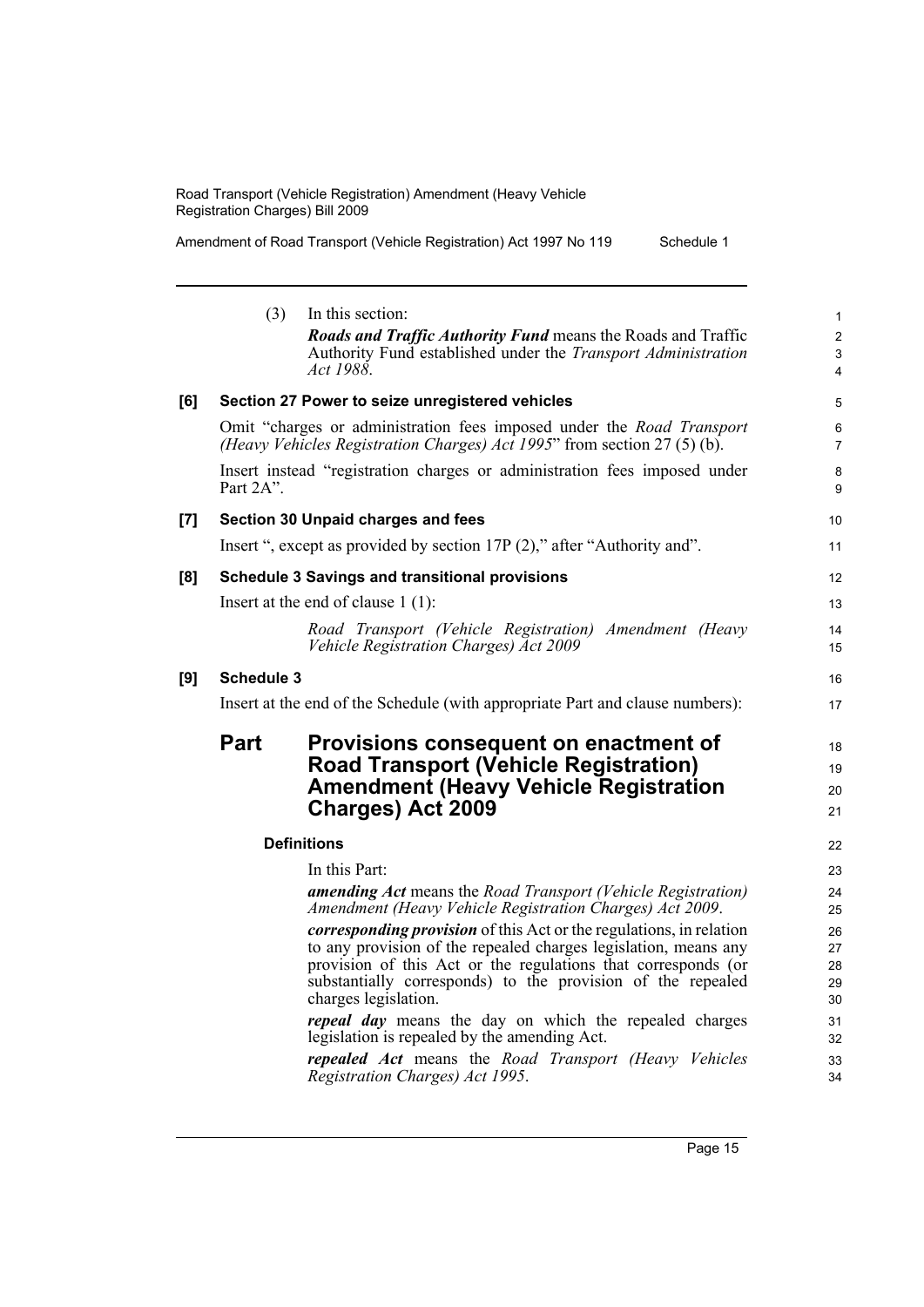Schedule 1 Amendment of Road Transport (Vehicle Registration) Act 1997 No 119

#### *repealed charges legislation* means:

- (a) the repealed Act, and
- (b) the *Road Transport (Heavy Vehicles Registration Charges) Regulation 2006*.

#### **Charges and administration fees paid or payable under repealed charges legislation**

- (1) Any applicable registration charges or administration fees under the repealed charges legislation that were paid in respect of a registration or renewal of registration of a chargeable heavy vehicle before the repeal day for a registration period ending after that day are taken on and from the repeal day to be registration charges or administrative fees paid under Part 2A of this Act for the vehicle for the unexpired balance of the registration period.
- (2) Any registration charges or administrative fees payable under the repealed charges legislation immediately before the repeal day in respect of the registration or renewal of registration of a chargeable heavy vehicle continue to be payable on and from the repeal day in accordance with that legislation despite the repeal of that legislation.
- (3) Any registration charges or administrative fees referred to in subclause (2) that are paid on or after the repeal day for a registration period ending after that day are taken to be registration charges or administrative fees paid under Part 2A of this Act for the vehicle for the unexpired balance of the registration period.

#### **Payment of charges and fees collected under repealed charges legislation into Consolidated Fund**

- (1) Any registration charges or administrative fees payable under the repealed charges legislation that are paid on or after the repeal day are to be paid into the Consolidated Fund. However, section 17S of this Act extends to any such charges or fees as if they were charges or fees paid under Part 2A of this Act.
- (2) Section 37 of the repealed Act, as in force immediately before the repeal day, continues to apply on and from the repeal day in respect of charges or fees paid under that Act before the repeal day.

#### **Existing refund rights not affected**

Nothing in this Part affects any right to a refund arising under the repealed charges legislation (whether before or after the repeal day).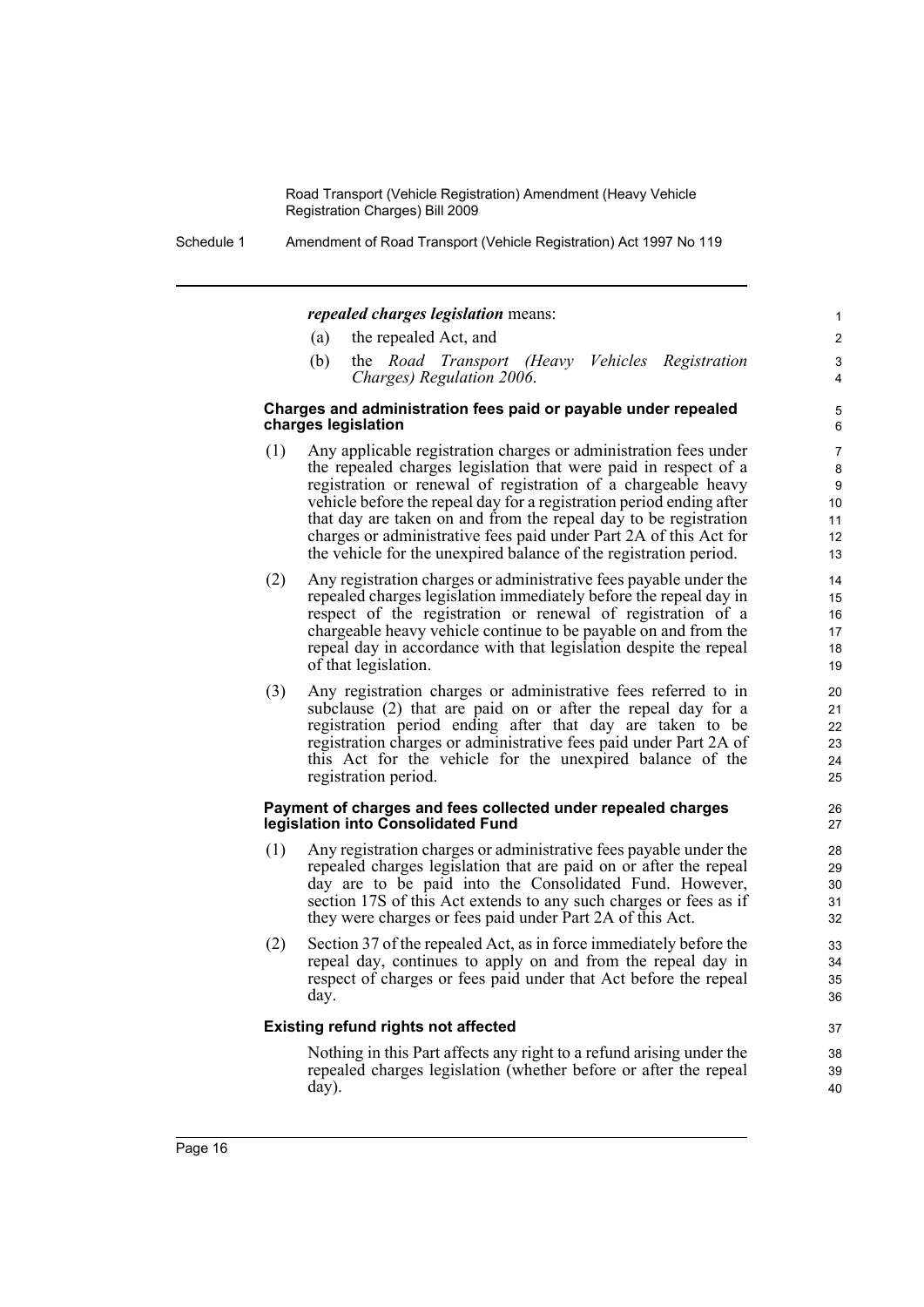Amendment of Road Transport (Vehicle Registration) Act 1997 No 119 Schedule 1

#### **Orders to pay additional penalty in relation to certain offences under repealed Act**

Sections 13 (2), 19 (2) and 20 (3) of the repealed Act continue to apply on and from the repeal day in relation to offences committed before the repeal day.

#### **Existing authorised officers**

Any person who was an authorised officer for the purposes of the repealed Act immediately before the repeal day is taken on and from that day to be authorised to be an appropriate officer for the purposes of Part 2A of this Act until such time as the person ceases to be so authorised under Part 2A of this Act.

#### **References to repealed Act and this Act**

- (1) In any other Act or in any instrument made under another Act (and except as provided by subclauses (2) and (3)):
	- (a) subject to paragraph (b), a reference to the repealed Act is to be read on and from the repeal day as a reference to Part 2A of this Act, and
	- (b) a reference to a provision of the repealed Act is to be read on and from the repeal day as a reference to the corresponding provision (if any) of this Act or the regulations.
- (2) Subclause (1) does not apply to the following:
	- (a) references to the repealed Act in the *Motor Vehicles Taxation Act 1988*,
	- (b) such other references to the repealed Act in an Act, or an instrument made under an Act, as may be prescribed by the regulations.
- (3) A reference to this Act (or to Part 2A of this Act) in any of the following provisions is to be read on and from the repeal day as including a reference to the repealed Act:
	- (a) section 5 (1) (e), and the definition of *road transport legislation* in section 187 (7), of the *Road Transport (General) Act 2005*,
	- (b) sections 78 (1) (b) (i) and 106 (2) of the *Transport Administration Act 1988*,
	- (c) sections  $7(1)(c)$ ,  $8(1)(g)$  and  $27(5)(b)$  of this Act,
	- (d) clauses 14 (3) and 41 (1) (c) of the *Road Transport (Vehicle Registration) Regulation 2007*,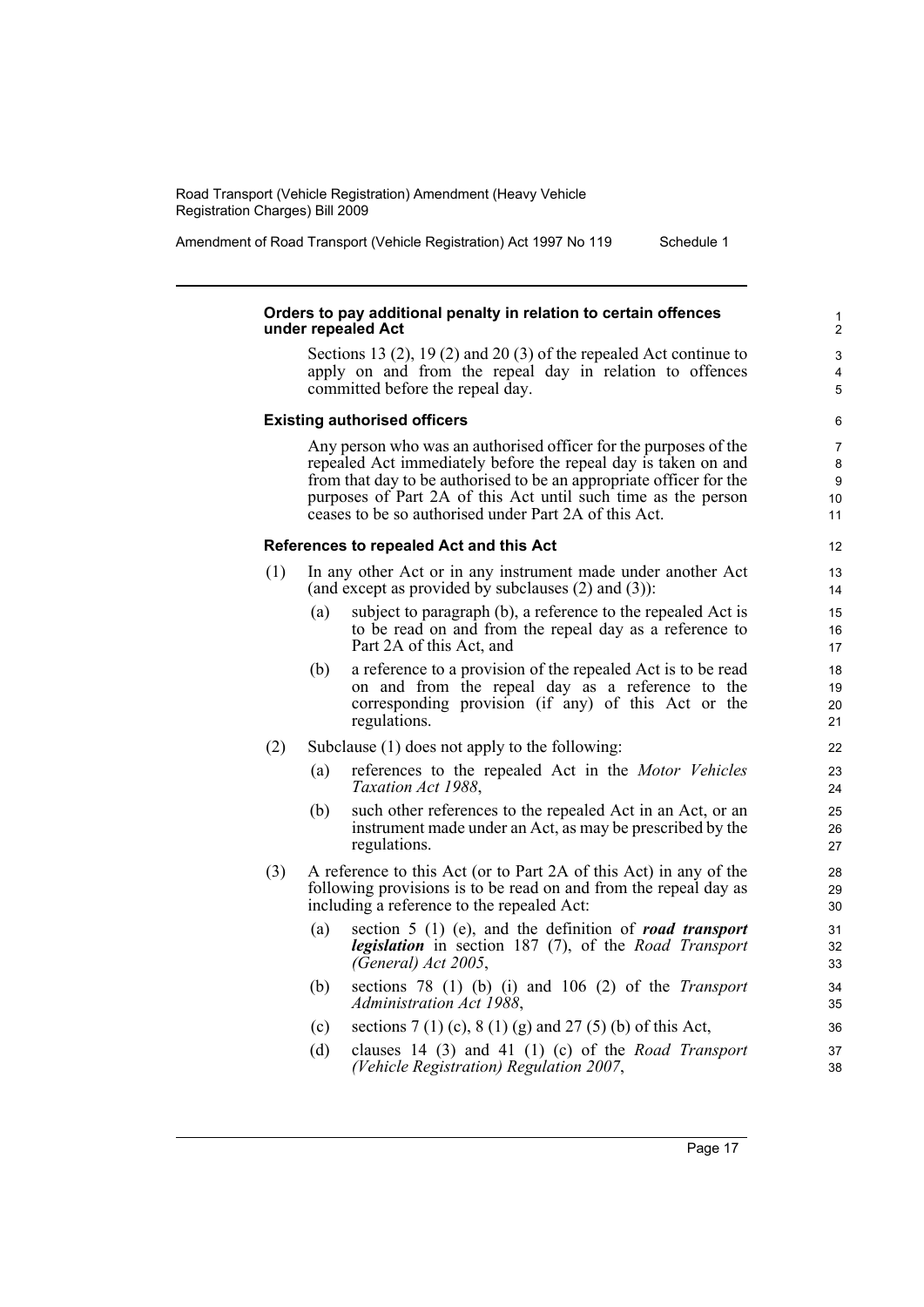- Schedule 1 Amendment of Road Transport (Vehicle Registration) Act 1997 No 119
	- (e) such other provisions of Acts, or instruments made under Acts, as may be prescribed by the regulations.

1 2

#### **General savings provision**

- (1) Subject to this Part and the regulations, anything done under or for the purposes of a provision of the repealed charges legislation is, to the extent that the thing is in force or has effect immediately before the repeal day, taken on and from the repeal day to have been done under or for the purposes of the corresponding provision (if any) of this Act or the regulations.
- (2) Without limiting subclause (1), any exemption, approval, direction, request or certificate given or made under the repealed charges legislation that is continued in force or effect by subclause  $(1)$  may be repealed, revoked or replaced in accordance with this Act and the regulations.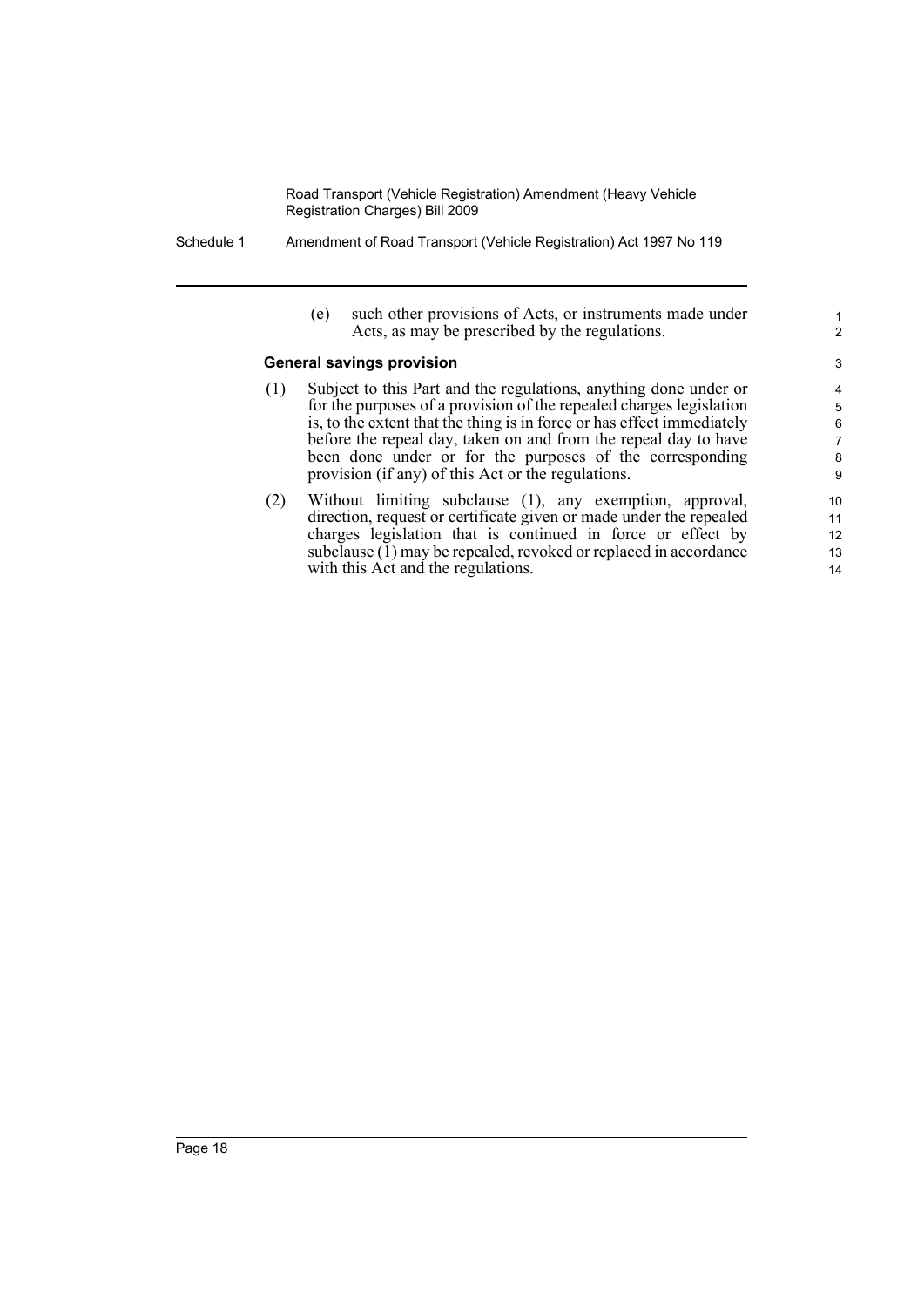Consequential amendment of other Acts and Regulations Schedule 2

<span id="page-26-0"></span>

|                  | <b>Schedule 2</b>                                                                                        |     | <b>Consequential amendment of other Acts</b><br>and Regulations                                                                                              | $\mathbf{1}$<br>$\overline{2}$ |
|------------------|----------------------------------------------------------------------------------------------------------|-----|--------------------------------------------------------------------------------------------------------------------------------------------------------------|--------------------------------|
| 2.1              |                                                                                                          |     | <b>Children's Services Regulation 2004</b>                                                                                                                   | 3                              |
| [1]              |                                                                                                          |     | Clause 5 Meaning of "notifiable offence"                                                                                                                     | 4                              |
|                  | clause $5(2)(g)$ .                                                                                       |     | Omit "section 19 (2) of the Road Transport (General) Act 1999" from                                                                                          | 5<br>6                         |
|                  |                                                                                                          |     | Insert instead "section 171 (2) of the <i>Road Transport (General) Act 2005</i> ".                                                                           | $\overline{7}$                 |
| $[2]$            | <b>Clause 5 (3)</b>                                                                                      |     |                                                                                                                                                              | 8                              |
|                  |                                                                                                          |     | Omit the subclause and the note that follows it. Insert instead:                                                                                             | 9                              |
|                  | (3)                                                                                                      |     | In this clause, <i>road transport legislation</i> has the same meaning<br>as in the <i>Road Transport (General) Act 2005</i> .                               | 10<br>11                       |
|                  |                                                                                                          |     | Note. Road transport legislation is defined in section 5 of the Road<br>Transport (General) Act 2005 as:                                                     | 12<br>13                       |
|                  |                                                                                                          | (a) | that Act,                                                                                                                                                    | 14                             |
|                  |                                                                                                          | (b) | the Road Transport (Driver Licensing) Act 1998,                                                                                                              | 15                             |
|                  |                                                                                                          | (c) | the Road Transport (Safety and Traffic Management) Act 1999,                                                                                                 | 16                             |
|                  |                                                                                                          | (d) | the Road Transport (Vehicle Registration) Act 1997,                                                                                                          | 17                             |
|                  |                                                                                                          | (e) | the Motor Vehicles Taxation Act 1988.                                                                                                                        | 18                             |
|                  |                                                                                                          | (f) | any other Act or regulation (or any provision of such an Act or<br>regulation) prescribed by the regulations under the Road<br>Transport (General) Act 2005, | 19<br>20<br>21                 |
|                  |                                                                                                          | (g) | any statutory rule made under any Act referred to in<br>paragraphs (a)-(e) above.                                                                            | 22<br>23                       |
| $2.2\phantom{0}$ |                                                                                                          |     | <b>Criminal Procedure Regulation 2005</b>                                                                                                                    | 24                             |
|                  | Schedule 6 Traffic offender intervention program                                                         |     |                                                                                                                                                              | 25                             |
|                  | Omit the note to the definition of <i>traffic offence</i> from clause 1. Insert instead:                 |     |                                                                                                                                                              |                                |
|                  | Note. Road transport legislation is defined in section 5 of the Road<br>Transport (General) Act 2005 as: |     |                                                                                                                                                              |                                |
|                  |                                                                                                          | (a) | that Act,                                                                                                                                                    | 29                             |
|                  |                                                                                                          | (b) | the Road Transport (Driver Licensing) Act 1998,                                                                                                              | 30                             |
|                  |                                                                                                          | (c) | the Road Transport (Safety and Traffic Management) Act 1999,                                                                                                 | 31                             |
|                  |                                                                                                          | (d) | the Road Transport (Vehicle Registration) Act 1997,                                                                                                          | 32                             |
|                  |                                                                                                          | (e) | the Motor Vehicles Taxation Act 1988.                                                                                                                        | 33                             |
|                  |                                                                                                          | (f) | any other Act or regulation (or any provision of such an Act or<br>regulation) prescribed by the regulations under the Road<br>Transport (General) Act 2005, | 34<br>35<br>36                 |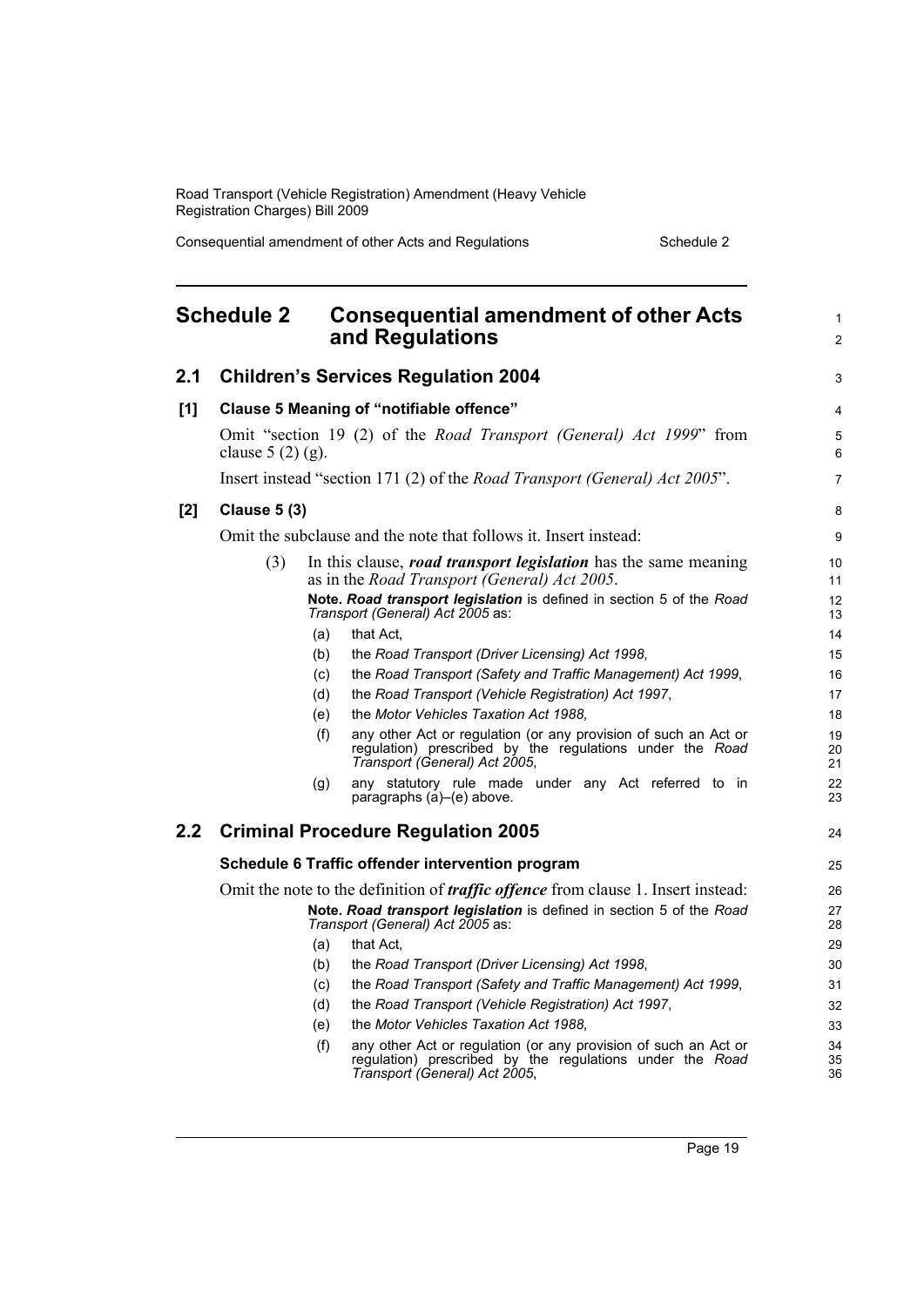Schedule 2 Consequential amendment of other Acts and Regulations

(g) any statutory rule made under any Act referred to in paragraphs (a)–(e) above.

1 2

3

4 5

## **2.3 Motor Vehicles Taxation Act 1988 No 111**

#### **[1] Section 3B**

Omit the section. Insert instead:

#### **3B Relationship with Part 2A of Road Transport (Vehicle Registration) Act 1997**

This Act applies to motor vehicles in respect of which an amount of tax (including a nil amount) is specified in Schedule 1, but does not apply to a vehicle in respect of which a registration charge (including a nil charge) is imposed under Part 2A of the *Road Transport (Vehicle Registration) Act 1997* or which is exempt from registration charges under that Part.

**Note.** Part 2A of the *Road Transport (Vehicle Registration) Act 1997* makes provision for registration charges for heavy vehicles.

#### **[2] Section 5 Amount of tax**

Insert after section 5 (1D):

- (1E) For the purposes of the calculation of the amount of motor vehicle tax as provided by subsection (1A) for a calendar year (or part of calendar year) occurring after the commencement of Part 2A of the *Road Transport (Vehicle Registration) Act 1997*:
	- (a) any reference in Schedule 1 to charges (including a nil charge) under the *Road Transport (Heavy Vehicles Registration Charges) Act 1995* is to be read as a reference to registration charges (including a nil charge) under Part 2A of the *Road Transport (Vehicle Registration) Act 1997*, and
	- (b) any reference in Schedule 1 to a vehicle being exempt from charges under Part 4 of the *Road Transport (Heavy Vehicles Registration Charges) Act 1995* is to be read as a reference to a vehicle being exempt from registration charges under Part 2A of the *Road Transport (Vehicle Registration) Act 1997*.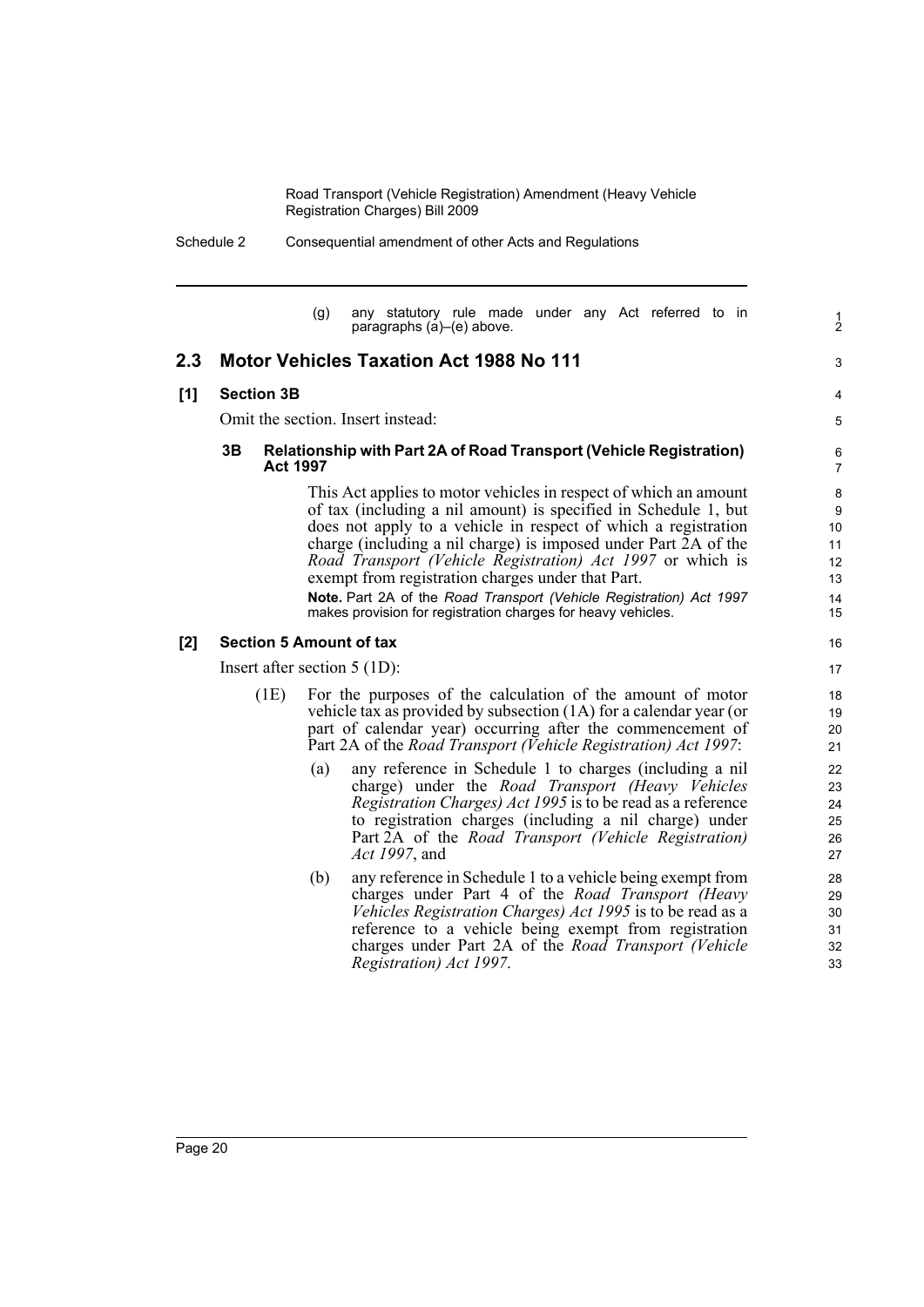Consequential amendment of other Acts and Regulations Schedule 2

| 2.4 | Road Transport (Driver Licensing) Act 1998 No 99                                                                                                                                                                                                                                                                                                                                                                                                                                                                                                                                                                                                                                                         | 1                                                                                                             |
|-----|----------------------------------------------------------------------------------------------------------------------------------------------------------------------------------------------------------------------------------------------------------------------------------------------------------------------------------------------------------------------------------------------------------------------------------------------------------------------------------------------------------------------------------------------------------------------------------------------------------------------------------------------------------------------------------------------------------|---------------------------------------------------------------------------------------------------------------|
|     | <b>Part 1 Preliminary</b>                                                                                                                                                                                                                                                                                                                                                                                                                                                                                                                                                                                                                                                                                | $\boldsymbol{2}$                                                                                              |
|     | Omit the note at the beginning of the Part. Insert instead:                                                                                                                                                                                                                                                                                                                                                                                                                                                                                                                                                                                                                                              | 3                                                                                                             |
|     | Note. This Act and the regulations made under it form part of the road<br>transport legislation identified by section 5 of the Road Transport<br>(General) Act 2005. Other road transport legislation includes the Motor<br>Vehicles Taxation Act 1988, the Road Transport (General) Act 2005, the<br>Road Transport (Safety and Traffic Management) Act 1999, the Road<br>Transport (Vehicle Registration) Act 1997 and the statutory rules made<br>under those Acts. As part of the road transport legislation, this Act is<br>subject to various provisions in the Road Transport (General) Act 2005<br>concerning the administration and enforcement of the road transport<br>legislation generally. | 4<br>$\overline{5}$<br>$\begin{array}{c} 6 \\ 7 \end{array}$<br>8<br>$\boldsymbol{9}$<br>10<br>11<br>12<br>13 |
| 2.5 | Road Transport (General) Act 2005 No 11                                                                                                                                                                                                                                                                                                                                                                                                                                                                                                                                                                                                                                                                  | 14                                                                                                            |
| [1] | Part 1.1 Introductory                                                                                                                                                                                                                                                                                                                                                                                                                                                                                                                                                                                                                                                                                    | 15                                                                                                            |
|     | Omit the note at the beginning of the Part. Insert instead:                                                                                                                                                                                                                                                                                                                                                                                                                                                                                                                                                                                                                                              | 16                                                                                                            |
|     | <b>Note.</b> This Act and the regulations made under it form part of the road<br>transport legislation identified by section 5. Other road transport<br>legislation includes the Motor Vehicles Taxation Act 1988, the Road<br>Transport (Driver Licensing) Act 1998, the Road Transport (Safety and<br>Traffic Management) Act 1999, the Road Transport (Vehicle<br>Registration) Act 1997 and the statutory rules made under those Acts.<br>As part of the road transport legislation, this Act is subject to various<br>provisions in this Act concerning the administration and enforcement of<br>the road transport legislation generally.                                                          | 17<br>18<br>19<br>20<br>21<br>22<br>23<br>24<br>25                                                            |
| [2] | Section 5 Meaning of "road transport legislation"                                                                                                                                                                                                                                                                                                                                                                                                                                                                                                                                                                                                                                                        | 26                                                                                                            |
|     | Omit section $5(1)(c)$ .                                                                                                                                                                                                                                                                                                                                                                                                                                                                                                                                                                                                                                                                                 | 27                                                                                                            |
| [3] | Section 187 Court may impose penalty and disqualify driver on<br>conviction                                                                                                                                                                                                                                                                                                                                                                                                                                                                                                                                                                                                                              | 28<br>29                                                                                                      |
|     | Omit the definition of <i>road transport legislation</i> from section 187(7).                                                                                                                                                                                                                                                                                                                                                                                                                                                                                                                                                                                                                            | 30                                                                                                            |
|     | Insert instead:                                                                                                                                                                                                                                                                                                                                                                                                                                                                                                                                                                                                                                                                                          | 31                                                                                                            |
|     | road transport legislation does not include the following:                                                                                                                                                                                                                                                                                                                                                                                                                                                                                                                                                                                                                                               | 32                                                                                                            |
|     | the Motor Vehicles Taxation Act 1988 or regulations made<br>(a)<br>under that Act,                                                                                                                                                                                                                                                                                                                                                                                                                                                                                                                                                                                                                       | 33<br>34                                                                                                      |
|     | (b)<br>Part 2A of the Road Transport (Vehicle Registration)<br>Act 1997 or regulations made for the purposes of that Part<br>(within the meaning of that Part).                                                                                                                                                                                                                                                                                                                                                                                                                                                                                                                                          | 35<br>36<br>37                                                                                                |